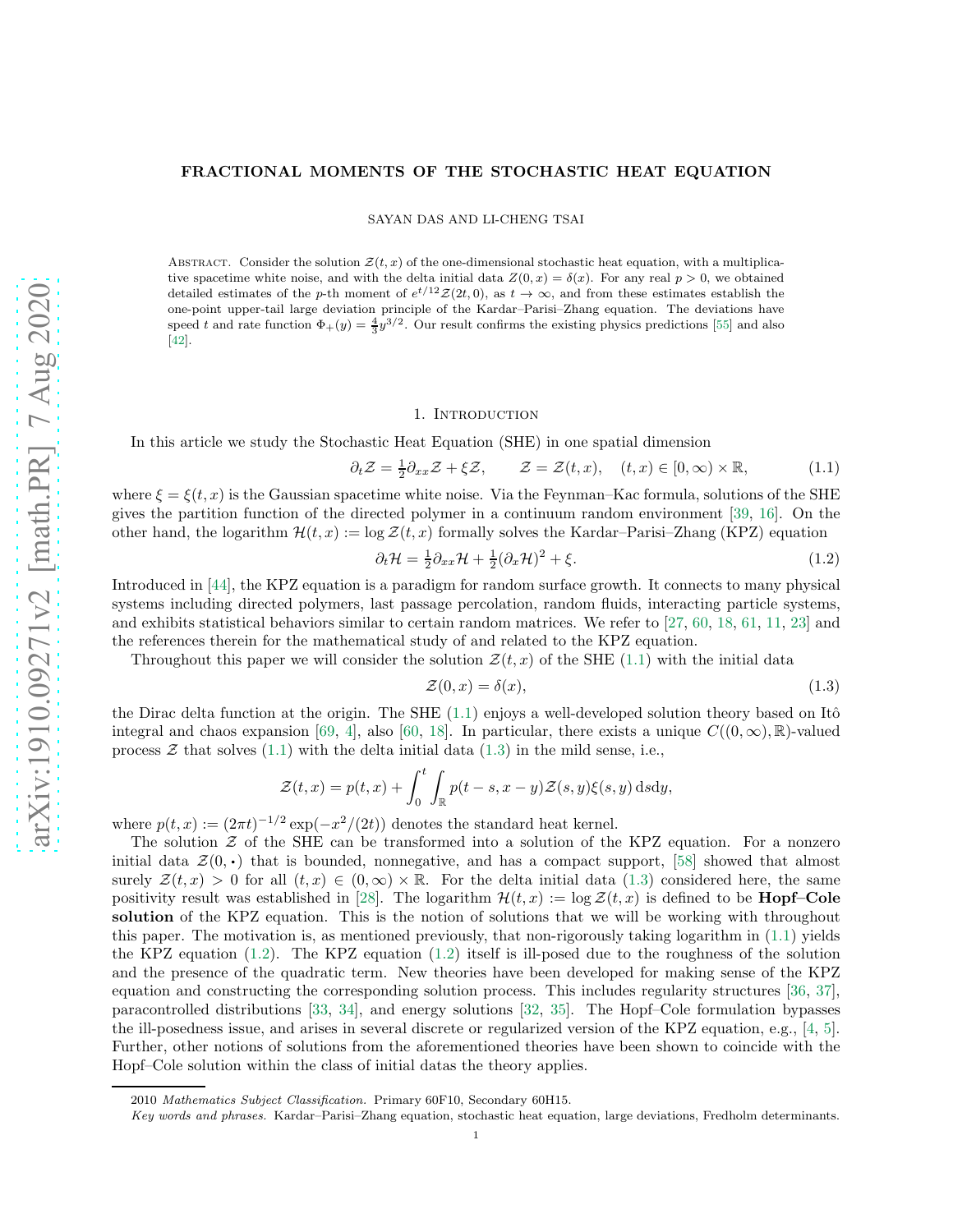Of interest is the large time behaviors of  $\mathcal{H}(t,x) := \log \mathcal{Z}(t,x)$ . Simultaneously and independently, the physics works [\[9,](#page-17-2) [25,](#page-18-15) [62\]](#page-19-5) and mathematics work [\[1\]](#page-17-3) gave the following large t asymptotic fluctuation result of  $\mathcal{H}(t, x)$ , and [\[1\]](#page-17-3) provided a rigorous proof:

$$
\frac{1}{t^{1/3}}\big(\mathcal{H}(2t,0)+\frac{t}{12}\big) \Longrightarrow \text{GUE Tracy-Widom distribution.}
$$

This result asserts that, for large t, the height  $\mathcal{H}(2t, 0)$  concentrates around  $-\frac{t}{12}$ , has typical deviations of order  $t^{1/3}$ , and after being scaled by  $t^{-1/3}$  the fluctuations converge to the GUE Tracy–Widom distribution [\[66\]](#page-19-6).

A natural question that follows the fluctuation result is establishing a Large Deviation Principle (LDP), namely questions about *tails* of the distribution of  $\mathcal{H}(2t, 0) + \frac{t}{12}$ . We seek to find the probability of the rare events when the height  $\mathcal{H}(2t, 0) + \frac{t}{12}$  has a deviation of order t. Interestingly the lower- and upper-tail LDPs have different speeds. The lower-tail deviations occurs at speed  $t^2$  while the upper-tail deviations occurs at speed t.

<span id="page-1-1"></span>
$$
\mathbf{P}[\mathcal{H}(2t,0) + \frac{t}{12} < ty] \approx e^{-t^2 \Phi_{-}(y)}, \tag{1.4}
$$

<span id="page-1-2"></span>
$$
\mathbf{P}[\mathcal{H}(2t,0) + \frac{t}{12} > ty] \approx e^{-t\Phi_+(y)}.\tag{1.5}
$$

Such distinct speeds can be heuristically explained by directed polymers. For a *discrete* polymer on an  $N \times N$ grid with i.i.d. site weights, we consider the point to point partition function. It can be made anomalously large by increasing the weights along any *single* path. The cost of changing the weights of  $N$  such sites amounts to  $\exp(-\mathcal{O}(N))$ . However, smaller partition function can be realized only when the weights along most of the paths are decreased jointly. This can occur with probability  $\exp(-\mathcal{O}(N^2))$  by decreasing the weights of most of the sites, c.f., Remark [1.1.](#page-1-0) For the KPZ equation, recall that the Feynman–Kac formula identifies solution of the SHE as the partition function of the directed polymer in a continuum random environment. This is analogous to discrete polymers, with Brownian motion replacing random walks and space-time white noise replacing site weights. In the continuum setting  $t$  plays the analogous role as  $N$ , since both t and N parametrize the polymer length. Identifying t with N, we should expect the  $t^2$  vs t speeds in [\(1.4\)](#page-1-1) and [\(1.5\)](#page-1-2). These speeds were predicted in the physics work [\[55\]](#page-19-0), where the prescribed polymer argument was given.

<span id="page-1-0"></span>Remark 1.1. The speed of lower-tail deviations is in fact not universal when the random environment is unbounded. Specifically, [\[3\]](#page-17-4) showed that the lower-tail speed of the directed polymer with a Gaussian environment is  $N^2/\log N$  instead of  $N^2$ .

Recently there has been much development around the large deviations of the KPZ equation in the mathematics and physics communities. Employing the optimal fluctuation theory, the physics works [\[47,](#page-18-16) [48,](#page-18-17) [57\]](#page-19-7) predicted various tail behaviors of the KPZ equation. These predictions were further supported by the analysis of exact formulae in the physics works [\[54,](#page-19-8) [49,](#page-18-18) [50\]](#page-18-19). In mathematics terms, the optimal fluctuation theory corresponds to Fredilin–Wentzell type large deviations of stochastic PDEs with a small noise. There has been rigorous treatment [\[38,](#page-18-20) [10\]](#page-17-5) of such large deviations for certain nonlinear stochastic PDEs.

Under the same initial data as this paper, the physics works [\[63,](#page-19-9) [21,](#page-18-21) [52\]](#page-19-10) each employed a different method to derive the same explicit rate function for the lower-tail deviations of  $\mathcal{H}(2t, 0) + \frac{t}{12}$ . The work [\[20\]](#page-18-22) provides detailed, rigorous bounds on tails of  $\mathcal{H}(2t, 0) + \frac{t}{12}$ , which are valid for all  $t > 0$  and capture a crossover behavior predicted in [\[48,](#page-18-17) [57\]](#page-19-7). The lower-tail LDP with the exact rate function was later proven in [\[68\]](#page-19-11), and more recently in [\[8\]](#page-17-6). The four different routes [\[63,](#page-19-9) [21,](#page-18-21) [52,](#page-19-10) [68\]](#page-19-11) of deriving the lower-tail LDP were later shown to be closely related [\[51\]](#page-19-12). Two new routes have been recently obtained in the rigorous work [\[8\]](#page-17-6) and physics work [\[53\]](#page-19-13).

In this paper we focus on the upper tail — the complement of the aforementioned results. Since  $\mathcal{Z}(t, x)$  =  $\exp(\mathcal{H}(t,x))$ , the upper tail is closely related to positive moments of Z. The moments of SHE and its connection to intermittency property [\[30,](#page-18-23) [29\]](#page-18-24) has been previously studied in [\[17,](#page-18-25) [12,](#page-18-26) [14,](#page-18-27) [45\]](#page-18-28). These works established finite time estimates of tails or moments of  $\mathcal{Z}(t,x)$  and solutions of related stochastic PDEs. The work [\[13\]](#page-18-29) studied a class of equations that includes the SHE with the delta initial data considered here. With the aim of establishing the existence of the smooth density, the work obtained finite time tail estimates of the solution.

For the large time regime considered here, the form  $\Phi_+(y) = \frac{4}{3}y^{3/2}$  was predicted in [\[55\]](#page-19-0) by analyzing an exact formula. The analysis also yields subdominant corrections; see [\[56,](#page-19-14) Supp. Mat.]. We note that, for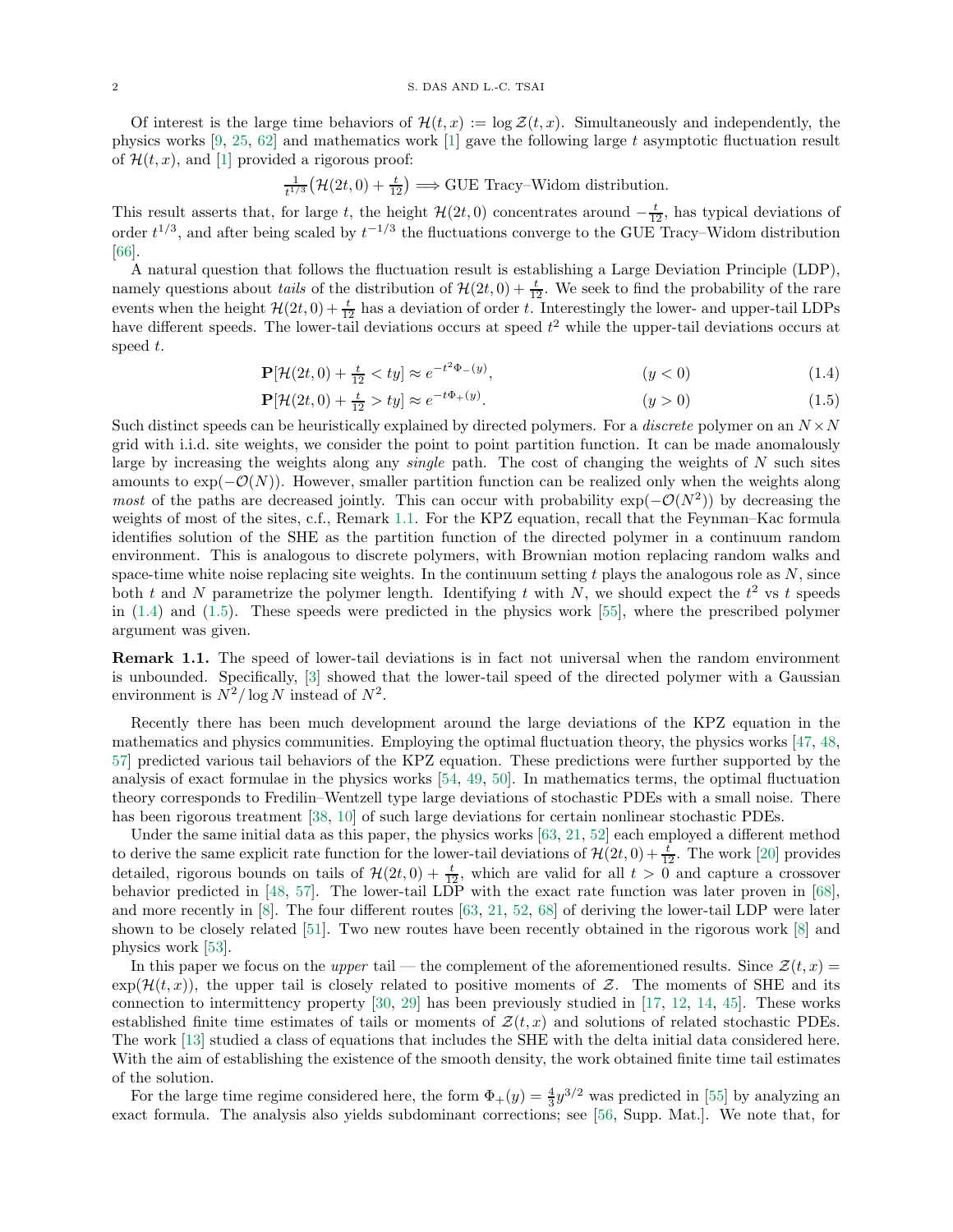the short time regime, [\[42\]](#page-18-0) predicted the same  $\frac{3}{2}$ -power law. A priori, the optimal fluctuation theory used therein works only for short time, although the validity in large time was argued therein. For the large time regime, [\[22\]](#page-18-30) gave a bound on of the upper tail of  $\mathcal{Z}(t,x)$  (with a different initial data). The bound exhibits the predicted  $\frac{3}{2}$ -power for small y but not large y. Extracting information from positive integer moments of Z, [\[19\]](#page-18-31) provided detail bounds on the upper-tail probability. The upper and lower bounds therein capture the aforementioned  $\frac{3}{2}$ -power law but do not match as  $t \to \infty$ .

In this paper we present the *first rigorous proof* of the upper-tail LDP of  $\mathcal{H}(2t, 0) + \frac{t}{12}$  with the predicted  $\Phi_{+}(y) = \frac{4}{3}y^{3/2}$  rate function. Interestingly, this matches exactly with the upper-tail rate function for the Tracy-Widom distribution [\[66\]](#page-19-6). Our main result gives both the  $t \to \infty$  asymptotic of the p-th moment of  $\mathcal{Z}(2t, 0)$ , for any real  $p > 0$ , and the upper-tail LDP of the KPZ equation.

<span id="page-2-1"></span><span id="page-2-0"></span>**Theorem 1.2.** Let  $\mathcal{Z}(t,x)$  be the solution of the SHE [\(1.1\)](#page-0-0) with the delta initial data [\(1.3\)](#page-0-1), and let  $\mathcal{H}(t,x) :=$  $\log \mathcal{Z}(t, x)$  be the Hopf–Cole solution of the KPZ equation [\(1.2\)](#page-0-2). (a) For any  $p \in (0, \infty)$ , we have

$$
\lim_{t \to \infty} \frac{1}{t} \log \mathbf{E} \Big[ e^{p(\mathcal{H}(2t,0) + \frac{t}{12})} \Big] = \lim_{t \to \infty} \frac{1}{t} \log \mathbf{E} \Big[ \big( \mathcal{Z}(2t,0) e^{\frac{t}{12}} \big)^p \Big] = \frac{p^3}{12}.
$$
\n(1.6)

<span id="page-2-2"></span>(b) For any  $y \in (0, \infty)$ , we have

<span id="page-2-3"></span>
$$
\lim_{t \to \infty} \frac{1}{t} \log \mathbf{P} \Big[ \mathcal{H}(2t, 0) + \frac{t}{12} \ge ty \Big] = -\Phi_+(y) := -\frac{4}{3} y^{3/2}.
$$
 (1.7)

**Remark 1.3.** The results in Theorem [1.2](#page-2-0) immediately generalize to  $x \neq 0$ . This is so because, under the delta initial data [\(1.3\)](#page-0-1), the random variables  $\mathcal{Z}(2t,0)$  and  $\mathcal{Z}(2t,x) \exp(x^2/4t)$  have the same law. This fact can be verified from either the Feynman–Kac formula or the chaos expansion. Hence, the results in Theorem [1.2](#page-2-0) hold with  $\mathcal{Z}(2t,x) \exp(x^2/4t)$  replacing  $\mathcal{Z}(t,0)$  and  $\mathcal{H}(2t,x) + \frac{x^2}{4t}$  $rac{x^2}{4t}$  replacing  $\mathcal{H}(2t,0)$ .

Our method is based on a perturbative analysis of Fredholm determinants, and the major input is the formula [\(1.10\)](#page-3-0) that expresses the Laplace transform of  $\mathcal{Z}(2t, 0)$  as a Fredholm determinant. We emphasize that our method differs from existing methods used in the same context. The work [\[55\]](#page-19-0) postulates a form of the upper tail and verifies a posteriori the consistency with the formula  $(1.10)$ ; see [\[56,](#page-19-14) Supp. Mat.]. There are, however, infinitely many postulated forms that are consistent with  $(1.10)$ . We explain this phenomenon in Section [1.1.](#page-4-0) There we reprint the consistency check as a variational problem [\(1.14\)](#page-4-1), which has infinitely many solutions given in [\(1.15\)](#page-4-2). The work [\[22\]](#page-18-30) utilizes an formula of the tail probabilty of  $\mathcal{H}(2t, 0) + \frac{t}{12}$ , under the Brownian initial data. Such a formula can be viewed as the inverse Laplace transform of [\(1.10\)](#page-3-0). By analyzing the inverse Laplace transform formula, it was shown [\[22,](#page-18-30) Corollary 14] that there exists constants  $c_1, c_2, c_3$  such that for all  $y > 0$  and large enough t

$$
\mathbf{P}\left[\mathcal{H}(2t,0) + \frac{t}{12} \ge ty\right] \le c_1 t^{1/2} e^{-c_2 y t} + c_1 t^{1/2} e^{-c_3 y^{3/2} t}.
$$

This bound exhibits the  $\frac{3}{2}$ -power law for small y but becomes linear in y (in the exponent) for large y. In this paper we employ a new way of utilizing the formula  $(1.10)$ , by applying it for getting the p-moment growth of  $\mathcal{Z}(2t,0)$ .

The main body of our proof is devoted to proving Theorem  $1.2(a)$  $1.2(a)$ , or more precisely its refined version Theorem  $1.2(a)$  $1.2(a)$ <sup>\*</sup> stated in the following. From Theorem 1.2(a) standard argument produces Theorem 1.2[\(b\),](#page-2-2) with the rate function  $-\frac{4}{3}y^{3/2}$  being the Legendre transform of  $\frac{p^3}{12}$ . The first indication of Theorem [1.2](#page-2-0)[\(a\)](#page-2-1) being true came form the study of positive integer moments of  $(1.6)$ . The mixed joint moment of Z solves the delta Bose gas, and the delta Bose operator can be diagonalized by the Bethe ansatz. The work [\[43\]](#page-18-32) carried out such analysis and pointed out that [\(1.6\)](#page-2-3) should hold for positive integers, i.e.,

<span id="page-2-4"></span>
$$
\lim_{t \to \infty} \frac{1}{t} \log \mathbf{E} \left[ e^{n(\mathcal{H}(2t,0) + \frac{t}{12})} \right] = \frac{n^3}{12}, \quad \text{for } n \in \mathbb{Z}_{>0}.
$$
\n(1.6-int)

This assertion [\(1.6-int\)](#page-2-4) was proven in [\[14\]](#page-18-27) for function-valued, bounded initial data, and in [\[19,](#page-18-31) Lemma 4.5] for the delta initial data considered here. It has long been speculated and conjectured that [\(1.6-int\)](#page-2-4) should extend to all positive real p. However, the connection to the delta Bose gas only gave access to integer moments. Here, by utilizing a known formula but in an unconventional way, we bridge the gap between integers. In the same spirit as [\[19,](#page-18-31) Lemma 4.5], we provide a quantitative bound on the p-th moment of  $Z$ that holds for all t and p away from 0. This is stated as a refined version of Theorem [1.2](#page-2-0)[\(a\)](#page-2-1) as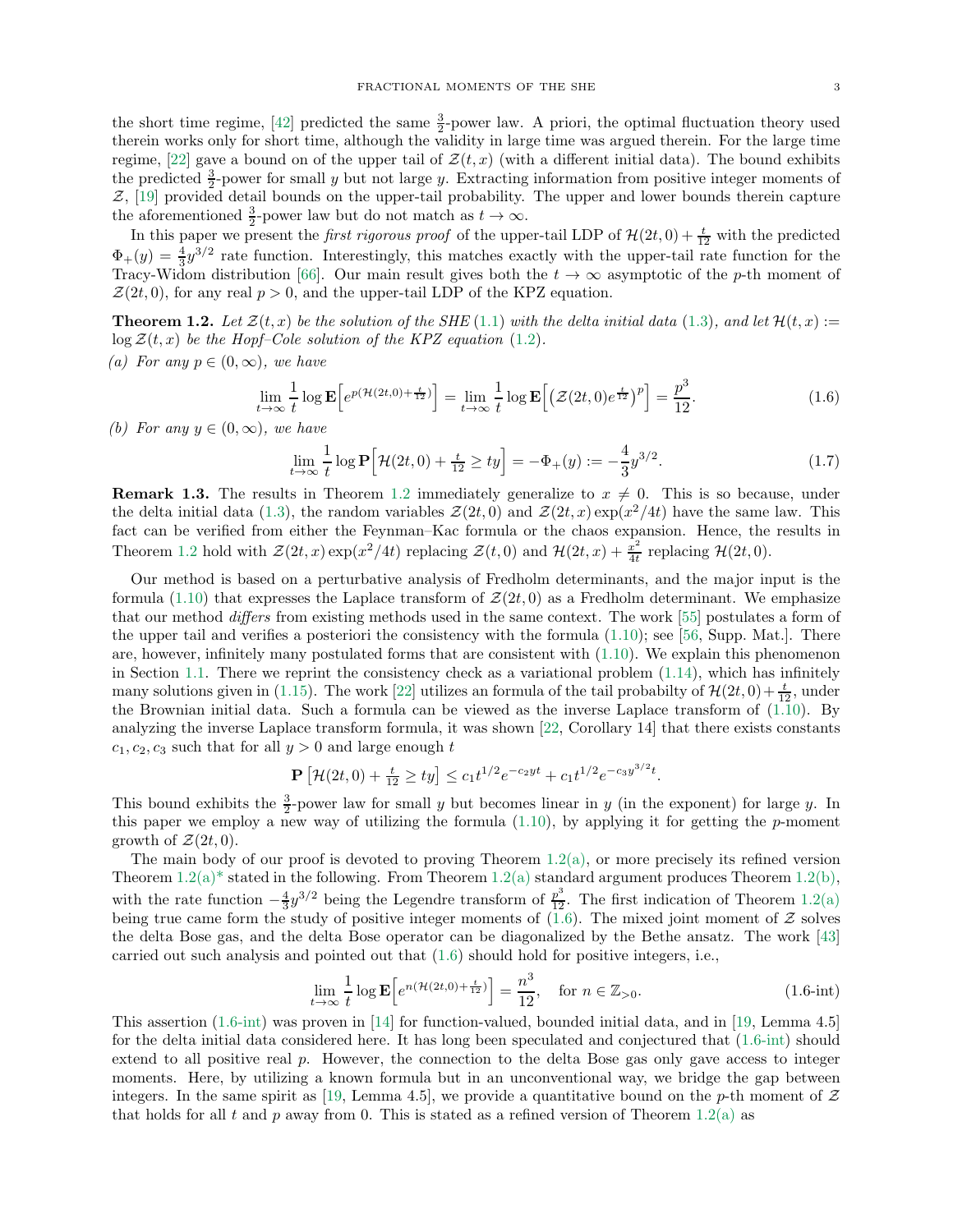<span id="page-3-1"></span>**Theorem 1.2(a)\*.** Let Z be as in Theorem [1.2.](#page-2-0) We have a decomposition

<span id="page-3-2"></span>
$$
\mathbf{E}\!\left[\left(\mathcal{Z}(2t,0)e^{\frac{t}{12}}\right)^p\right]=\mathcal{A}_p(t)+\mathcal{B}_p(t)
$$

of the p-th moment of  $\mathcal{Z}(2t,0)e^{\frac{t}{12}}$  into a leading term  $\mathcal{A}_p(t)$  and remainder term  $\mathcal{B}_p(t)$ . For any  $t_0, p_0 > 0$ , there exists a constant  $C = C(t_0, p_0) > 0$  that depends only on  $t_0, p_0$ , such that for all  $t \geq t_0$  and  $p \geq p_0$ ,

$$
\frac{1}{C}p^{-\frac{3}{2}}\Gamma(p+1)t^{-\frac{1}{2}}e^{\frac{p^3t}{12}} \leq \mathcal{A}_p(t) \leq Cp^{-\frac{3}{2}}\Gamma(p+1)t^{-\frac{1}{2}}e^{\frac{p^3t}{12}},\tag{1.8}
$$

and for  $n := \lfloor p \rfloor + 1 \in \mathbb{Z}_{>0}$  and  $\kappa_p := \min\{\frac{1}{6}, \frac{p^3}{16}\},\$ 

<span id="page-3-3"></span>
$$
|\mathcal{B}_p(t)| \le n \cdot (n!)^2 (n!)^n t^{\frac{1}{2}} e^{\frac{p^3 t}{12} - \kappa_p t}.
$$
\n(1.9)

From the bounds [\(1.8\)](#page-3-2) and [\(1.9\)](#page-3-3), one see that  $\mathcal{A}_p(t)$  dominates as  $t \to \infty$ , uniformly over any close intervals in  $(0, \infty) \ni p$ . Theorem [1.2\(a\)\\*](#page-3-1) immediately implies Theorem [1.2](#page-2-0)[\(a\).](#page-2-1)

The upper tail problem has also been studied for several other models in the class of integrable systems starting from the fluctuation results and LDP for the longest increasing subsequence [\[46,](#page-18-33) [64,](#page-19-15) [24,](#page-18-34) [2\]](#page-17-7). There are also analogous results on upper-tail LDP for integrable polymer models [\[31,](#page-18-35) [40\]](#page-18-36), and also for last passage percolation in Bernoulli and white noise environments [\[15,](#page-18-37) [41\]](#page-18-38) and inhomogeneous corner growth models [\[26\]](#page-18-39).

The main input of our proof is the known formula [\(1.10\)](#page-3-0) that express the Laplace transform of  $\mathcal{Z}(2t, 0)$  as a Fredholm determinant. There are multiple equivalent ways to define Fredholm determinants [\[65\]](#page-19-16). We will work with the exterior algebra definition: for a trace-class operator T on a Hilbert space, consider  $\bigwedge_{i=1}^{L} H$ and the operator  $T^{\wedge L}$  defined by  $T^{\wedge L}(v_1 \wedge \cdots \wedge v_L) := (Tv_1) \wedge \cdots \wedge (Tv_L)$ . The operator  $T^{\wedge L}$  is trace-class on  $\bigwedge_{i=1}^{L} H$ . We then define the Fredholm determant as

<span id="page-3-0"></span>
$$
\det(I - T) := 1 + \sum_{L=1}^{\infty} (-1)^L tr(T^{\wedge L}).
$$

The following formula is known thanks to the integrability of the SHE and related models:

$$
\mathbf{E}\left[\exp(-s\mathcal{Z}(2t,0)e^{\frac{t}{12}})\right] = \det(I - K_{s,t}) = 1 + \sum_{L=1}^{\infty} (-1)^{L} \text{tr}(K_{s,t}^{\wedge L}),\tag{1.10}
$$

where  $K_{s,t}$  is an integral operator  $L^2(\mathbb{R}_{\geq 0})$  with the kernel

<span id="page-3-5"></span><span id="page-3-4"></span>
$$
K_{s,t}(x,y) := \int_{\mathbb{R}} \frac{\text{Ai}(x+r) \text{Ai}(y+r)}{1 + \frac{1}{s}e^{-t^{1/3}r}} \, \mathrm{d}r,\tag{1.11}
$$

and  $Ai(x)$  is the Airy function. It is standard to check that  $K_{s,t}$  is a positive operator via the square-root trick, c.f., Lemma [2.1.](#page-6-0) The formula [\(1.10\)](#page-3-0) or its closely related forms was first derived simultaneously and independently in [\[1,](#page-17-3) [9,](#page-17-2) [25,](#page-18-15) [62\]](#page-19-5), with a rigorous proof given in [\[1\]](#page-17-3) based on results of [\[67\]](#page-19-17). In particular, the formula  $(1.10)$  can be obtained by taking Laplace transform of  $[1, Eq. (1.13)]$ . A direct derivation of  $(1.10)$ with a rigorous proof can be found in  $[6]$ ; see Theorem 1.10 (a) and Eq. (1.7) therein.

A standard way to extract tail information from  $(1.10)$  is to parameterize  $s = e^{-ty}$  and substitute in  $\mathcal{Z}(2t,0) = \exp(\mathcal{H}(2t,0))$  to get

$$
\mathbf{E}\left[\exp(-e^{\mathcal{H}(2t,0)+\frac{t}{12}-ty})\right] = 1 - \text{tr}(K_{s,t}) + \sum_{L=2}^{\infty} (-1)^L \text{tr}(K_{s,t}^{\wedge L}).\tag{1.12}
$$

The double exponential function  $\exp(-e^{\bullet})$  on the l.h.s. of [\(1.12\)](#page-3-4) may be deemed as a good proxy of the indicator function  $\mathbf{1}_{(-\infty,0)}$ , and hence analyzing the r.h.s. of [\(1.12\)](#page-3-4) could produce information on  $P[\mathcal{H}(2t, 0) + \frac{t}{12}] < ty$ . This approximation procedure has been successfully implemented in getting the limiting fluctuations and lower-tail LDP (but using different representations of the r.h.s. than the Fredholm determinant).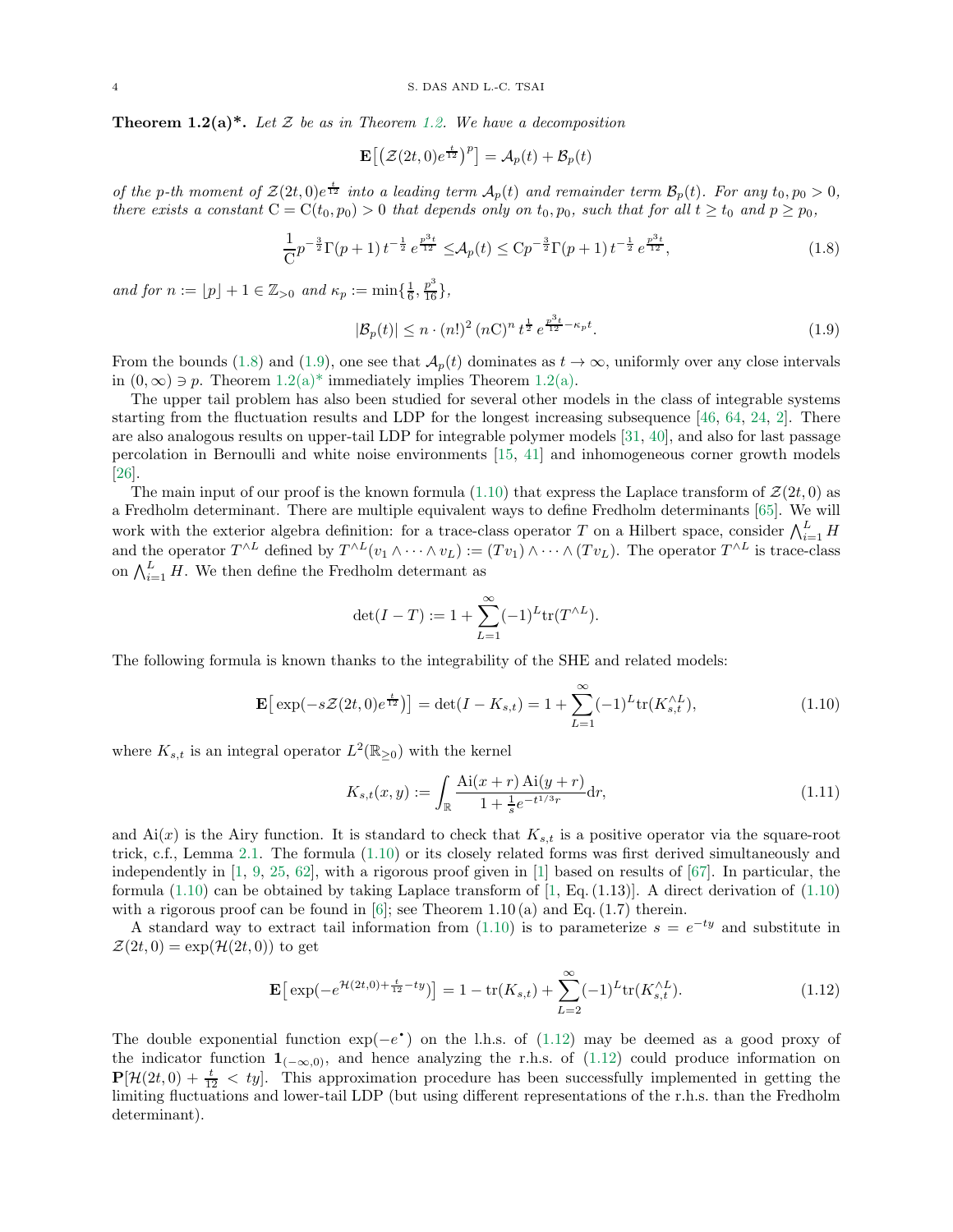<span id="page-4-0"></span>1.1. An issue of nonuniqueness. However, for the upper tail, the preceding procedure would not produce the full LDP. To see this, rewrite  $(1.12)$  as

<span id="page-4-3"></span>
$$
\mathbf{E}\left[1 - \exp(-e^{\mathcal{H}(2t,0) + \frac{t}{12} - ty})\right] = \sum_{L=1}^{\infty} (-1)^{L-1} \text{tr}(K_{e^{-t}y,t}^{\wedge L}).\tag{1.13}
$$

For  $y > 0$ , it is possible to show that the r.h.s. of [\(1.13\)](#page-4-3) is dominated by the  $L = 1$  term as  $t \to \infty$ , and analyzing the trace of  $K_{s,t}$  from the formula [\(1.11\)](#page-3-5) should yield

$$
\lim_{t \to \infty} \frac{1}{t} \log \left( \text{r.h.s. of (1.13)} \right) = I(y) := \begin{cases} -\frac{4}{3} y^{3/2}, & y \in (0, \frac{1}{4}], \\ \frac{1}{12} - y, & y \in (\frac{1}{4}, \infty). \end{cases}
$$

For the left hand side, if we assume the existence of the upper-tail LDP but with an unknown rate function, i.e.,  $\lim_{t\to\infty}\frac{1}{t}\log\mathbf{P}[\mathcal{H}(2t,0)+\frac{t}{12}>ty] = -\Phi_+(y)$ , for  $y\in(0,\infty)$ , using the fact that  $1-\exp(-e^{t\xi})\approx$  $\exp(t \min{\{\xi, 0\}}),$  as  $t \to \infty$ , we should have

$$
\lim_{t \to \infty} \frac{1}{t} \log \mathbf{E} \left[ 1 - \exp(-e^{\mathcal{H}(2t,0) + \frac{t}{12} - ty}) \right] = \sup_{\xi > 0} \left\{ \min \{ \xi - y, 0 \} - \Phi_+(\xi) \right\}.
$$

Putting these two sides together suggests the variational problem

<span id="page-4-2"></span><span id="page-4-1"></span>
$$
\sup_{\xi>0} \left\{ \min \{ \xi - y, 0 \} - \Phi_+(\xi) \right\} = \begin{cases} -\frac{4}{3} y^{3/2}, & y \in (0, \frac{1}{4}], \\ \frac{1}{12} - y, & y \in (\frac{1}{4}, \infty). \end{cases}
$$
\n(1.14)

The function  $\Phi_+(y) = \frac{4}{3}y^{3/2}$  does solve this variational problem. However, the solution is not unique. Any function that satisfies

$$
\Phi_{+}(y) = -\frac{4}{3}y^{3/2}, \text{ for } y \in (0, \frac{1}{4}], \qquad \frac{1}{12} - y \le \Phi_{+}(y) \le \frac{4}{3}y^{3/2}, \text{ for } y \in (\frac{1}{4}, \infty)
$$
 (1.15)

solves the preceding variational problem.

The preceding calculations strongly suggest that the conventional scheme  $(1.12)$  and  $(1.13)$  of using the Fredholm determinant would not produce the exact rate function.

1.2. Our solution. To circumvent the aforementioned issue, we provide a new way of using the formula [\(1.10\)](#page-3-0). The start point is the following elementary identity:

<span id="page-4-5"></span>**Lemma 1.4.** Let U be a nonnegative random variable with a finite n-th moment, where  $n \in \mathbb{Z}_{>0}$ . Let  $\alpha \in [0,1)$  Then the  $(n-1+\alpha)$ -th moment of U is given by

<span id="page-4-4"></span>
$$
\mathbf{E}[U^{n-1+\alpha}] = \frac{1}{\Gamma(1-\alpha)} \int_0^\infty s^{-\alpha} \mathbf{E}[U^n e^{-sU}] ds = \frac{(-1)^n}{\Gamma(1-\alpha)} \int_0^\infty s^{-\alpha} \frac{d^n}{ds^n} \mathbf{E}[e^{-sU}] ds.
$$
 (1.16)

The proof of this lemma follows by an interchange of measure via Fubini's theorem. We will apply this lemma with  $U = \mathcal{Z}(2t, 0)e^{\frac{t}{12}}$  and with  $n := \lfloor p \rfloor + 1 \in \mathbb{Z}_{>0}$  and  $\alpha := p - \lfloor p \rfloor \in [0, 1)$  so that  $p = n - 1 + \alpha$ .

Utilizing the formula [\(1.10\)](#page-3-0) for  $\mathbf{E}[e^{-sU}] = \mathbf{E}[e^{-s\mathcal{Z}(2t,0)e^{\frac{t}{12}}}]$  in [\(1.16\)](#page-4-4), we will then be able to express the p-th moment of  $\mathcal{Z}(2t,0)e^{\frac{t}{12}}$  as a series. From this series we identify the leading term and higher order terms. This eventually leads to the desired estimate in Theorem  $1.2(a)^*$ .

It seems possible to directly analyze the inverse Laplace transform formula in [\[1,](#page-17-3) Theorem 1.1]. Doing so may provide an alternative proof of Theorem [1.2](#page-2-0)[\(b\).](#page-2-2)

**Outline.** In Section [2](#page-5-0) we setup the framework of the proof. Namely we introduce an expansion of the  $p$ -th moment of  $\mathcal Z$ , identify a trace term as the leading term, and establish several technical lemmas. In Section [3,](#page-8-0) we give precise asymptotics of the leading trace term, and in Section [4](#page-10-0) we establish bounds on the remaining terms. Finally, in Section [5,](#page-16-0) we collect results from previous sections to give a proof of Theorem [1.2](#page-2-0) and Theorem  $1.2(a)^*$ .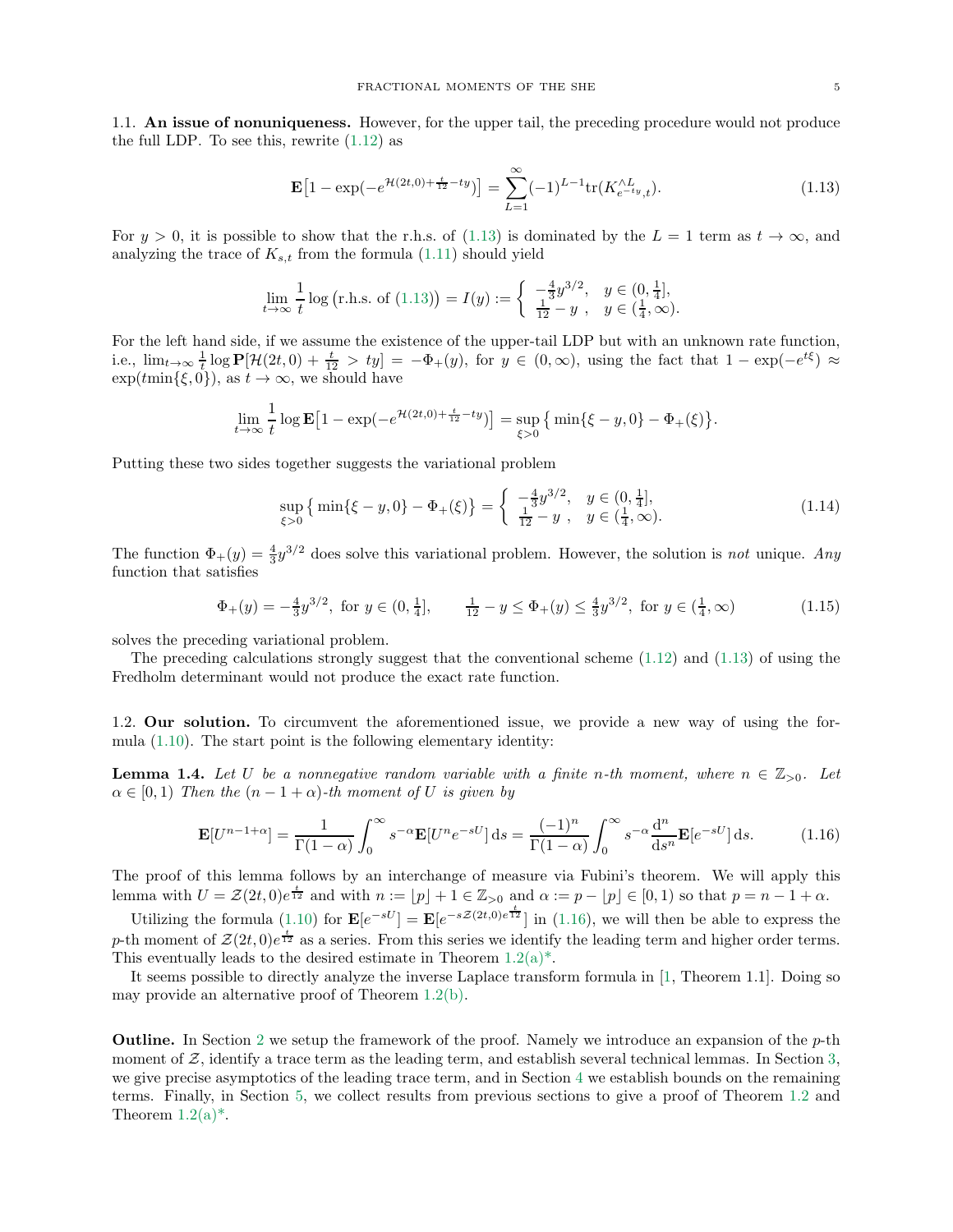Acknowledgements. We thank Ivan Corwin for suggesting the problem and giving us useful inputs in an earlier draft of the paper. We thank Promit Ghosal and Shalin Parekh for helpful conversations and discussions. We thank Chris Janjigian and Pierre Le Doussal for useful comments on improving the presentation of this paper. We thank the anonymous referees for their careful reading and useful comments on improving our manuscript. The phenomenon stated in Remark [1.1](#page-1-0) was pointed out to us by a referee during the reviewing process.

<span id="page-5-0"></span>SD's research was partially supported from Ivan Corwins NSF grant DMS-1811143. LCT's research was partially supported by the NSF through DMS-1712575.

## 2. Basic framework

Throughout this paper we use  $C = C(a, b, c, \ldots) > 0$  to denote a generic deterministic positive finite constant that may change from line to line, but dependent on the designated variables  $a, b, c, \ldots$ 

As mentioned previously, we will utilize Lemma [1.4](#page-4-5) and [\(1.10\)](#page-3-0) to develop a series expansion for  $\mathbf{E}[(\mathcal{Z}(2t,0)e^{\frac{t}{12}})^p]$ . This, however, requires a truncation at  $s = 1$  first. To see why, referring to [\(1.12\)](#page-3-4), with  $s = e^{-ty}$ , we see that  $s < 1$  corresponds to upper tail while  $s > 1$  corresponds to lower tail. While we expect the later to have minor contribution in the regime  $p > 0$  we are probing, it is known that for  $s \gg 1$  the Fredholm determinant [\(1.12\)](#page-3-4) behaves in an oscillatory fashion as  $t \to \infty$ . With  $n := |p| + 1 \in \mathbb{Z}_{>0}$  and  $\alpha := p - |p| \in [0,1)$ , we truncate

$$
\mathbf{E}\left[ (\mathcal{Z}(2t,0)e^{\frac{t}{12}})^p \right] = \frac{(-1)^n}{\Gamma(1-\alpha)} \int_0^1 s^{-\alpha} \, \partial_s^n \, \mathbf{E}[e^{-s\mathcal{Z}(2t,0)e^{\frac{t}{12}}}] \, \mathrm{d}s + \mathcal{B}_{p,1}(t),\tag{2.1}
$$

where

$$
\mathcal{B}_{p,1}(t) := \frac{1}{\Gamma(1-\alpha)} \int_1^{\infty} s^{-\alpha} \mathbf{E}[U^n e^{-sU}] ds, \quad U := \mathcal{Z}(2t,0) e^{\frac{t}{12}}.
$$
 (2.2)

For this term  $\mathcal{B}_{p,1}(t)$  we bound

$$
0 \leq \mathcal{B}_{p,1}(t) = \frac{1}{\Gamma(1-\alpha)} \int_1^{\infty} s^{-n-\alpha} \mathbf{E}[(sU)^n e^{-sU}] ds \leq \frac{1}{\Gamma(1-\alpha)} \sup_{x \geq 0} \left\{ x^n e^{-x} \right\} \frac{1}{n+\alpha-1}.
$$

Recognize  $n + \alpha - 1 = p$ , and apply the bounds  $\frac{1}{\Gamma(1-\alpha)} \leq C$ , for  $\alpha \in [0,1)$ , and  $\sup_{x \geq 0} \{x^n e^{-x}\} \leq n^n$ .

<span id="page-5-5"></span><span id="page-5-4"></span><span id="page-5-2"></span><span id="page-5-1"></span>
$$
|\mathcal{B}_{p,1}(t)| \leq C p^{-1} n^n. \tag{2.3}
$$

The bound [\(2.3\)](#page-5-1) does not grow with t, and hence  $\mathcal{B}_{p,1}(t)$  will be a subdominant term.

Next, we wish to take  $\partial_s^n$  in the Fredholm determinant expansion [\(1.10\)](#page-3-0) and develop the corresponding series. Assuming (justified later) the derivative can be passed into the sum, we have

$$
\frac{(-1)^n}{\Gamma(1-\alpha)} \int_0^1 s^{-\alpha} \partial_s^n \mathbf{E} \left[e^{-s\mathcal{Z}(2t,0)e^{\frac{t}{12}}}\right] ds
$$
\n
$$
= \frac{(-1)^n}{\Gamma(1-\alpha)} \int_0^1 s^{-\alpha} \partial_s^n \left(\sum_{L=1}^\infty (-1)^L \text{tr}(K_{s,t}^{\wedge L})\right) ds = \frac{(-1)^n}{\Gamma(1-\alpha)} \int_0^1 s^{-\alpha} \sum_{L=1}^\infty (-1)^L \partial_s^n \text{tr}(K_{s,t}^{\wedge L}) ds. \tag{2.4}
$$

The passing of derivatives into sums will be justified in Lemma [4.4,](#page-12-0) and in Sections [3](#page-8-0) and [4.1,](#page-11-0) we will show that  $\text{tr}(K_{s,t}^{\wedge L})$  is infinitely differentiable in s. As it turns out, the  $L=1$  term dominates. We then let

$$
\widetilde{\mathcal{A}}_p(t) := \frac{(-1)^{n+1}}{\Gamma(1-\alpha)} \int_0^1 s^{-\alpha} \partial_s^n \operatorname{tr}(K_{s,t}) \, \mathrm{d}s,\tag{2.5}
$$

$$
\mathcal{B}_{p,L}(t) := \frac{(-1)^{n+L}}{\Gamma(1-\alpha)} \int_0^1 s^{-\alpha} \partial_s^n \operatorname{tr}(K_{s,t}^{\wedge L}) \, \mathrm{d}s, \quad L \ge 2 \tag{2.6}
$$

denote the leading and higher order terms.

In the following we will work with the Schatten norms of operators. Recall that, for  $u \in [1,\infty]$  and for a compact operator T on  $L^2(\mathbb{R}_{\geq 0})$ , the u-th Schatten norm of T is defined as

<span id="page-5-3"></span>
$$
||T||_u := (tr(T^*T)^{u/2})^{1/u} = \left(\sum_{i=1}^{\infty} s_i(T)^u\right)^{1/u},
$$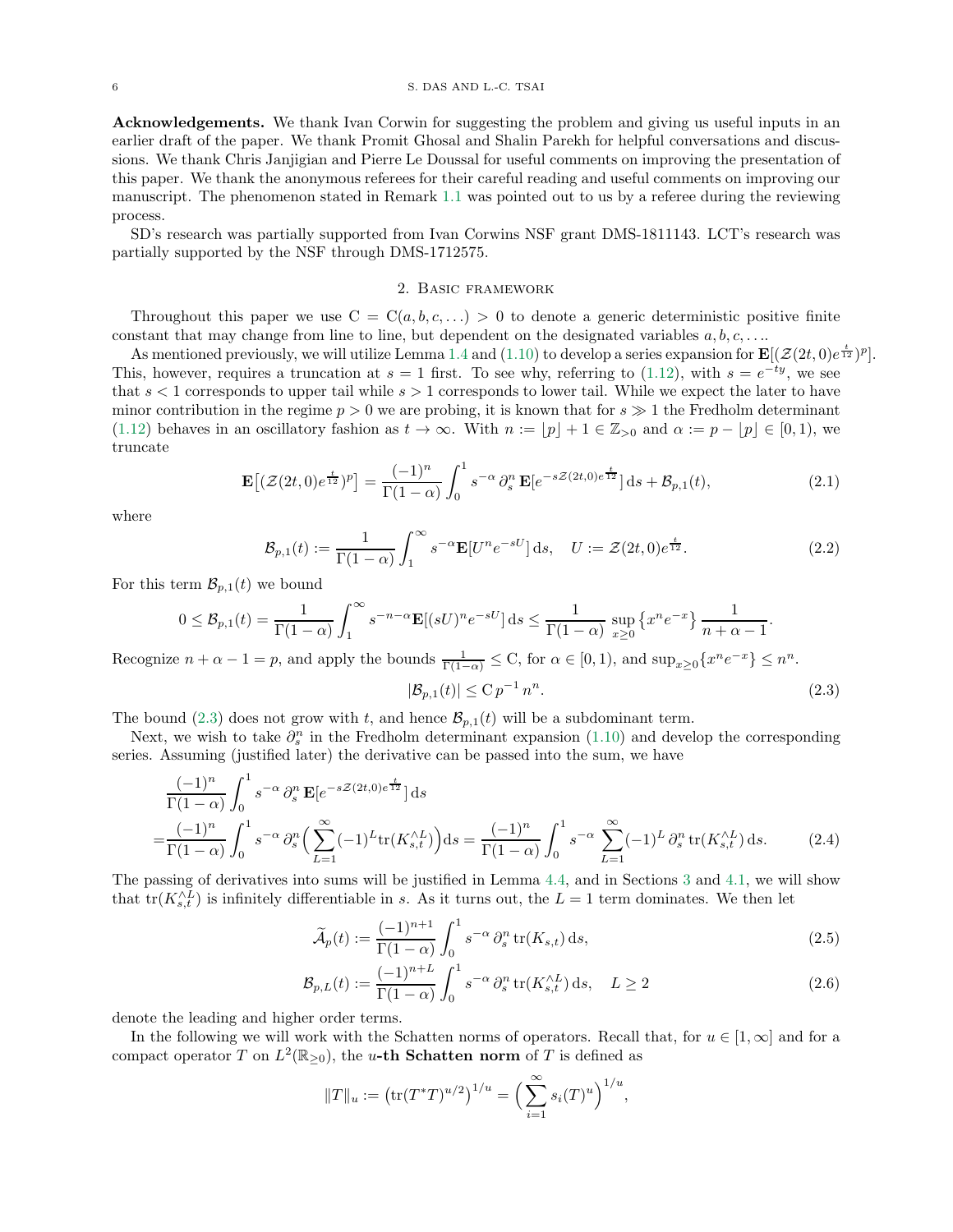with the convention  $||T||_{\infty} := \lim_{u\to\infty} ||T||_u$ , where  $s_i(T)$ ,  $i \in \mathbb{Z}_{>0}$ , are the singular values of T. In particular,  $u = 1$  gives the trace norm,  $u = 2$  gives the Hilbert–Schmidt norm, and  $u = \infty$  gives the operator norm  $||T||_{\text{op}} := \sup \{ \frac{|Tf|}{|f|}$  $\frac{df|}{|f|}: f \in L^2(\mathbb{R}_{\geq 0}) \setminus \{0\}\},\$  where  $|f| := (\int_0^\infty |f(x)|^2 dx)^{1/2}$  denotes the norm on  $L^2(\mathbb{R}_{\geq 0})$ . The Schatten norm decreases in u, so the trace norm is the strongest among all  $u \in [1, \infty]$ . We will use the following 'square-root trick' to evaluate the trace norm of some operators.

<span id="page-6-0"></span>**Lemma 2.1.** Consider a square-integrable kernel  $J(r, y)$  with  $\int_{\mathbb{R}_+} (\int_{\mathbb{R}} |J(r, y)|^2 dr) dy < \infty$ . Then the integral operator  $T$  on  $L^2(\mathbb{R}_{\geq 0})$  with the kernel

$$
T(x,y) := \int_{\mathbb{R}} \overline{J}(r,x) J(r,y) dr
$$

is positive and trace-class, with  $\text{tr}(T) = ||T||_1 = \int_{\mathbb{R}_+} (\int_{\mathbb{R}} |J(r, y)|^2 \, \text{d}r) \text{d}y$ .

*Proof.* It is more convenient to embed T into operators on  $L^2(\mathbb{R})$ . We do this by setting the kernel

$$
T(x,y) := \mathbf{1}_{\mathbb{R}_{\geq 0}}(x)\mathbf{1}_{\mathbb{R}_{\geq 0}}(y) \int_{\mathbb{R}} \overline{J}(r,x) J(r,y) dr
$$

to be zero outside  $(x, y) \in \mathbb{R}^2_{\geq 0}$ . This way we have the factorization  $T = J^*J$ , where J is an operator on  $L^2(\mathbb{R})$ with kernel  $\mathbf{1}_{\mathbb{R}_{\geq 0}}(y)J(r, y)$ . The square integrability of  $J(r, y)$  guarantees that the operator J is Hilbert– Schmidt, and the Cauchy–Schwartz inequality  $||T_1T_2||_1 \le ||T_1||_2 ||T_2||_2$  applied with  $T_1 = J^*, T_2 = J$  concludes that T is trace-class, whence  $tr(T) = \int_{\mathbb{R}_+} (\int_{\mathbb{R}} |J(r, y)|^2 dr) dy$  by Theorem 3.1 in [\[7\]](#page-17-9). The factorization  $T = J^*J$  implies that T is positive, whence  $tr(T) = ||T||_1$ .

Lemma [2.1](#page-6-0) applied with  $J(r, y) = Ai(y + r)(1 + \frac{1}{s}e^{-t^{1/3}r})^{-1/2}$  proves that the operator  $K_{s,t}$  (defined in [\(1.11\)](#page-3-5)) is positive and trace-class.

Much of our subsequent analysis boils down to estimating integrals involving the Airy function  $Ai(x)$ . Here we prepare two technical lemmas that will be frequently used. To setup the notation, set

<span id="page-6-6"></span>
$$
\Phi(y) := \int_{y}^{\infty} \mathbf{A} \mathbf{i}^{2}(x) \, \mathrm{d}x. \tag{2.7}
$$

Using the Airy differential equation, one can explicitly compute the antiderivative of  $Ai(x)^2$  to get  $\Phi(y)$  =  $Ai'(y)^2 - y Ai(y)^2$ . Using known expansions of  $Ai(x)$ ,  $Ai'(x)$  for  $|x| \gg 1$ , e.g., Equation (1.07), (1.08), and (1.09) in Chapter 11 of [\[59\]](#page-19-18), we have that, for all  $y \ge 0$  and for some universal  $C > 0$ ,

$$
\frac{1}{C}(\sqrt{|y|} + 1) \le \Phi(-y) \le C(\sqrt{|y|} + 1),\tag{2.8}
$$

$$
\frac{1}{C(y+1)}e^{-\frac{4}{3}y^{3/2}} \leq \Phi(y) \leq \frac{C}{y+1}e^{-\frac{4}{3}y^{3/2}}.
$$
\n(2.9)

Also consider

<span id="page-6-7"></span><span id="page-6-4"></span><span id="page-6-3"></span><span id="page-6-2"></span><span id="page-6-1"></span>
$$
U_q(x) := qx^2 - \frac{4}{3}x^3,
$$
\n(2.10)

which enjoys the property

$$
U_q(x) \text{ increases on } x \in [0, \frac{q}{2}] \text{ and decreases on } x \in [\frac{q}{2}, \infty), \quad U_q(\frac{q}{2}) = \frac{q^3}{12}.
$$
 (2.11)

<span id="page-6-5"></span>**Lemma 2.2.** Fix  $t_0, q_0 \in (0, \infty)$ . There exists a constant  $C(t_0, q_0) > 0$ , such that for all  $t \ge t_0$  and  $q \ge q_0$ ,

$$
\frac{1}{C(t_0, q_0)} t^{-7/6} q^{-3/2} e^{\frac{q^3 t}{12}} \le \int_{\mathbb{R}} e^{qrt} \Phi(t^{2/3} r) dr \le C(t_0, q_0) t^{-7/6} q^{-3/2} e^{\frac{q^3 t}{12}}.
$$
\n(2.12)

Proof. Let us first give a heuristic of the proof. The idea is to apply Laplace's method. We seek to approximate  $\int_{\mathbb{R}} e^{qrt} \Phi(t^{2/3}r) dr$  by  $\int_{\mathbb{R}} e^{t g_q(r)} dr$ , for some appropriate function  $g_q(r)$ , and search the maximum of  $g_q(r)$  over  $r \in \mathbb{R}$ . The bounds of  $\Phi$  from [\(2.8\)](#page-6-1) and [\(2.9\)](#page-6-2) suggest log  $\Phi(t^{2/3}r) \approx -\frac{4}{3}tr_+^{3/2}$  and  $g_q(r)$  =  $qr - \frac{4}{3}r_+^{3/2}$ . This function achieves a maximum of  $q^3/12$  at  $r = q^2/4$ , which gives the exponential factor  $\exp(\frac{q^3t}{12})$ . The prefactor  $t^{-7/6}q^{-3/2}$  can then be obtained from localizing the integral around  $r = q^2/4$  and using [\(2.9\)](#page-6-2) to approximate the integral as a Gaussian integral.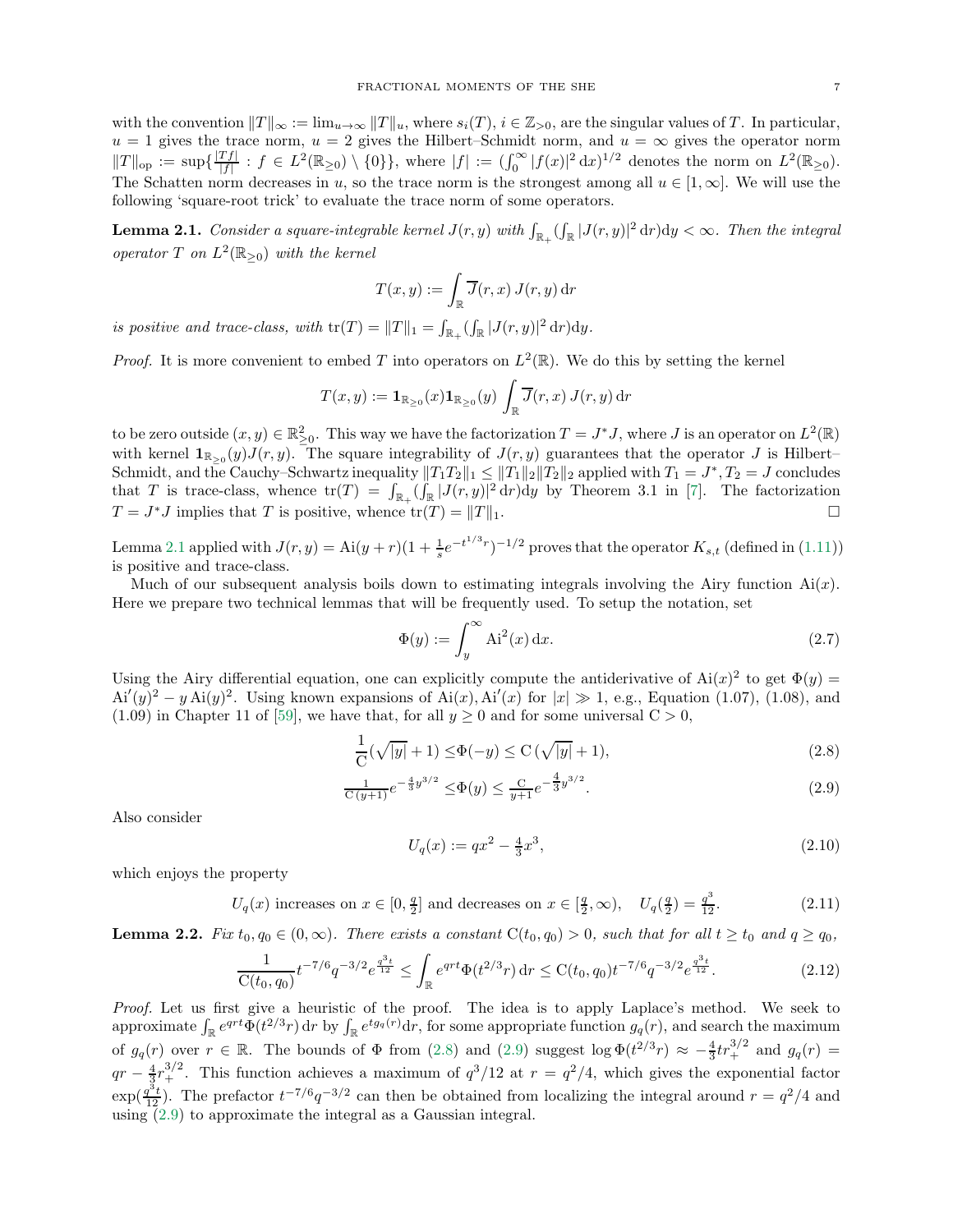We now start the proof. Fix  $t_0, q_0 > 0$ . To simplify notation, throughout this proof we write C =  $C(t_0, q_0) > 0$ , and for positive functions  $f_1(a, b, \ldots)$ ,  $f_2(a, b, \ldots)$ , we write  $f_1 \sim f_2$  if they bound each other by a constant multiple, i.e.,

$$
\frac{1}{C}f_2(a,b,\ldots) \le f_1(a,b,\ldots) \le Cf_2(a,b,\ldots),
$$

within the specified ranges of the variables  $a, b, \ldots$ . Set  $\rho := \frac{q_0}{4}$ . Divide  $\int_{\mathbb{R}} e^{qrt} \Phi(t^{2/3}r) dr$  into three regions and let  $\mathcal{I}_1, \mathcal{I}_2$ , and  $\mathcal{I}_3$  denote the respective integrals:

$$
\left(\int_{\left[\left(\frac{q}{2}-\rho\right)^2,\left(\frac{q}{2}+\rho\right)^2\right]} + \int_{\mathbb{R}_-} + \int_{\mathbb{R}_{\geq 0}\setminus\left[\left(\frac{q}{2}-\rho\right)^2,\left(\frac{q}{2}+\rho\right)^2\right]} e^{qrt} \Phi(t^{2/3}r) dr := \mathcal{I}_1(q,t) + \mathcal{I}_2(q,t) + \mathcal{I}_3(q,t). \tag{2.13}
$$

As suggested by the preceding heuristics, we anticipate  $\mathcal{I}_1(q,t)$  to dominate. We begin with estimating this term. Recall  $U_q(x)$  from [\(2.10\)](#page-6-3). The bounds from [\(2.9\)](#page-6-2) gives, for all  $r, t \in \mathbb{R}_{\geq 0}$ ,

<span id="page-7-0"></span>
$$
e^{qrt}\Phi(t^{2/3}r) \sim \frac{e^{tU_q(\sqrt{r})}}{1+t^{2/3}r}.\tag{2.14}
$$

The function  $U_q(x)$  attains a maximum of  $\frac{q^3}{12}$  at  $x = \frac{q}{2}$  and  $U_q(x) - \frac{q^3}{12} = -(x - \frac{q}{2})^2(\frac{4}{3}(x - \frac{q}{2}) + q)$ . Integrate both sides of  $(2.14)$  over  $[(\frac{q}{2}-\rho)^2, (\frac{q}{2}+\rho)^2]$  and make a change of variable  $\sqrt{r} - \frac{q}{2} \mapsto x$ . We get, for all  $q, t \in \mathbb{R}_{\geq 0},$ 

$$
\mathcal{I}_1(q,t) \sim e^{\frac{q^3t}{12}} \int_{-\rho}^{\rho} \frac{2(x+\frac{q}{2})e^{-tx^2(\frac{4}{3}x+q)}}{1+t^{2/3}(x+\frac{q}{2})^2} \mathrm{d}x.
$$

The choice  $\rho = \frac{q_0}{4}$  guarantees that for all  $x \in [-\rho, \rho]$  and for all  $q \ge q_0$ , we have  $\frac{q}{C} \le \frac{4}{3}x + q$ ,  $x + \frac{q}{2} \le Cq$ . Then for all  $t \geq t_0$  and  $q \geq q_0$ , there exists  $C > 0$  such that for  $x \in [-\rho, \rho],$ 

$$
\frac{1}{Ct^{2/3}q}e^{-Cqtx^2} \le \frac{2(x+\frac{q}{2})e^{-tx^2(\frac{4}{3}x+q)}}{1+t^{2/3}(x+\frac{q}{2})^2} \le \frac{C}{t^{2/3}q}e^{-\frac{1}{C}qtx^2}.
$$
\n(2.15)

Integrate [\(2.15\)](#page-7-1) over  $[-\rho, \rho]$  and use  $\int_{-\rho}^{\rho} e^{-qx^2t} dx \sim (tq)^{-1/2}$ , for all  $t \ge t_0$  and  $q \ge q_0$ . We now obtain, for  $t \ge t_0$  and  $q \ge q_0$ ,

<span id="page-7-5"></span><span id="page-7-1"></span>
$$
\mathcal{I}_1(q,t) \sim t^{-7/6} q^{-3/2} e^{\frac{q^3 t}{12}}.\tag{2.16}
$$

Having settled the asymptotics of  $\mathcal{I}_1(q,t)$ , we now turn to  $\mathcal{I}_2(q,t), \mathcal{I}_3(q,t)$ . For  $\mathcal{I}_2(q,t)$ , use [\(2.8\)](#page-6-1) to get

$$
0 \le \mathcal{I}_2(q,t) \le C \int_{-\infty}^0 e^{qrt} (\sqrt{t^{2/3}|r|} + 1) dr \le Cq^{-3/2} t^{-7/6} + Cq^{-1} t^{-1}.
$$
 (2.17)

As for  $\mathcal{I}_3(\underline{q},t)$ , integrate both sides of  $(2.14)$  over  $\mathbb{R}_{\geq 0} \setminus [(\frac{q}{2} - \rho)^2, (\frac{q}{2} + \rho)^2]$  and then make the change of variable  $\sqrt{r} \mapsto x$  to get

$$
0 \le \mathcal{I}_3(q,t) \le C e^{\frac{q^3 t}{12}} \int_{\mathbb{R}_{\ge 0} \setminus [(\frac{q}{2}-\rho),(\frac{q}{2}+\rho)]} \frac{2x e^{-\frac{t}{3}(x-\frac{q}{2})^2(4x+q)}}{1+t^{2/3}x^2} \mathrm{d}x. \tag{2.18}
$$

For  $x \in \mathbb{R}_{\geq 0} \setminus [(\frac{q}{2} - \rho), (\frac{q}{2} + \rho)],$  we have  $(x - \frac{q}{2})^2 \geq \rho^2$ . The AM-GM inequality inequality gives  $1 + t^{2/3}x^2 \geq$  $2t^{1/3}x$ , and equivalently  $\frac{2x}{1+t^{2/3}x^2} \le t^{-1/3}$ . Applying these bounds on the r.h.s. of [\(2.18\)](#page-7-2) and then releasing the region of integration to  $\mathbb{R}_{\geq 0}$ , we get that

$$
\mathcal{I}_3(q,t) \leq C e^{\frac{q^3 t}{12}} t^{-4/3} \rho^{-2} e^{-\frac{qt\rho^2}{3}}.
$$
\n(2.19)

It is straightforward to check that the r.h.s. of [\(2.17\)](#page-7-3) and [\(2.19\)](#page-7-4) can be further bounded by  $C t^{-7/6} q^{-3/2} e^{\frac{q^3 t}{12}}$ , for all  $t \ge t_0$  and  $q \ge q_0$ . Hence

$$
0 \leq \mathcal{I}_2(q,t) + \mathcal{I}_3(q,t) \leq C t^{-7/6} q^{-3/2} e^{\frac{q^3 t}{12}}.
$$

This together with  $(2.16)$  gives the desired result  $(2.12)$ .

<span id="page-7-4"></span><span id="page-7-3"></span><span id="page-7-2"></span>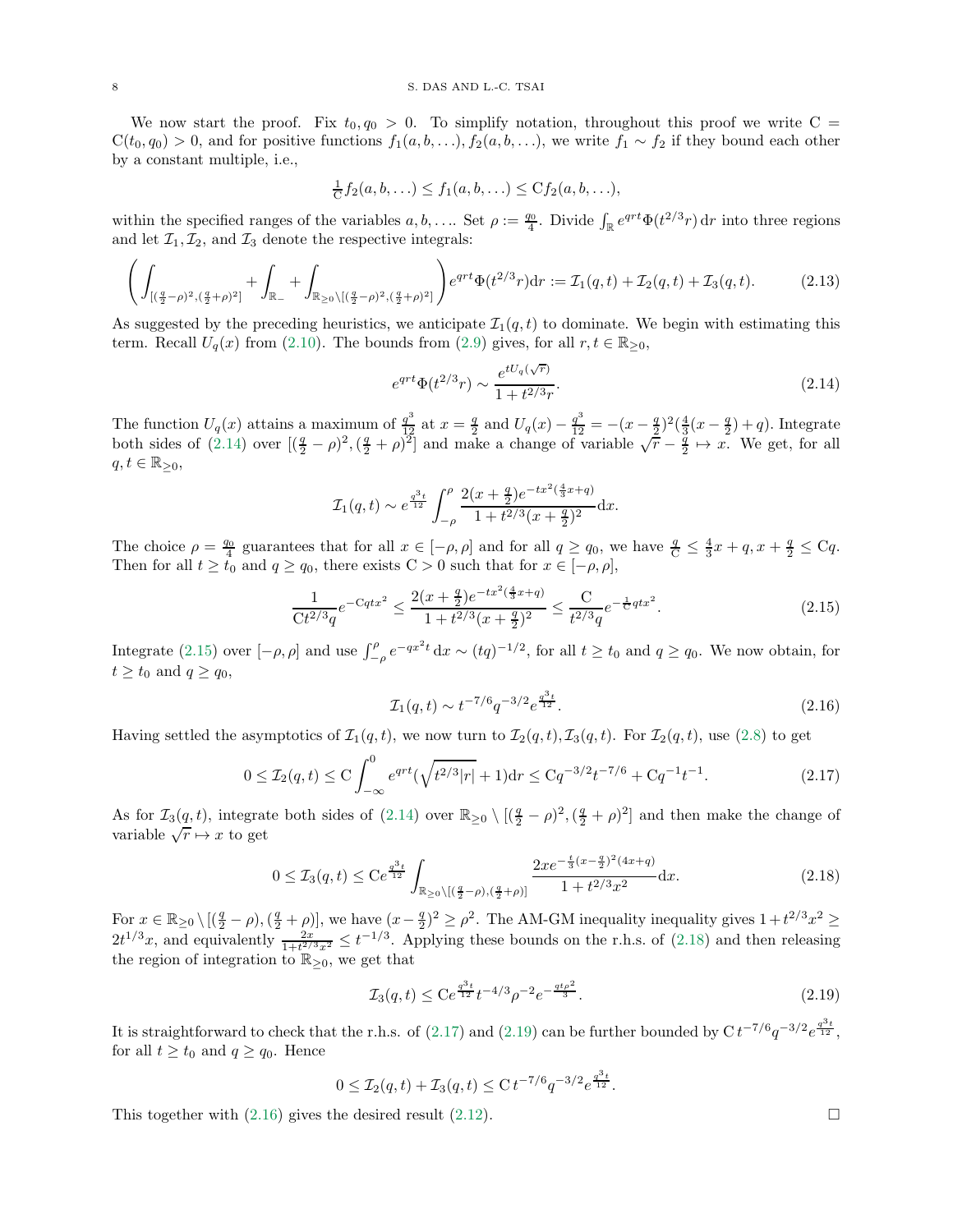<span id="page-8-9"></span>**Lemma 2.3.** Recall  $U_q$  from [\(2.10\)](#page-6-3). There exists a constant  $C = C(t_0, q_0) > 0$  such that for all  $t \ge t_0$ ,  $q \geq q_0$ , and  $y \in [0, \infty]$ ,

<span id="page-8-1"></span>
$$
\int_{-\infty}^{y} e^{qrt} \Phi(t^{2/3}r) dr \le C(t_0, q_0) t^{-5/6} \exp\left(tU_q(\min\{\sqrt{y}, \frac{q}{2}\})\right).
$$
 (2.20)

**Remark 2.4.** The prefactor  $t^{-5/6}$  in [\(2.12\)](#page-6-4) is likely suboptimal, but suffices for our subsequent analysis.

*Proof.* When  $y \in \left[\frac{q^2}{4}\right]$  $\frac{d^2}{4}$ ,  $\infty$ , we release the range of integration of the l.h.s. of [\(2.20\)](#page-8-1) to R and use the upper bound in Lemma [2.2.](#page-6-5) Observe that  $U_q(\min\{\sqrt{y},\frac{q}{2}\}) = \frac{q^3}{12}$  and t and q are bounded below by  $t_0$  and  $q_0$ . Absorb  $t^{-1/3}$  and  $q^{-3/2}$  in the constant  $C(t_0, q_0)$  to get the desired bound in [\(2.20\)](#page-8-1).

Moving onto  $y \in [0, q^2/4)$ , from  $(2.17)$  we already have a bound on  $\int_{-\infty}^0 e^{qrt} \Phi(t^{2/3} r) dr$  of the desired form. Hence, it suffices to bound for  $\int_{0}^{y} e^{qrt} \Phi(t^{2/3}r) dr$ . From [\(2.14\)](#page-7-0), make a change of variable  $\sqrt{r} \mapsto x$ , and in the result bound  $\frac{2x}{1+t^{2/3}x^2} \le t^{-1/3}$ . We have

$$
\int_0^y e^{qrt} \Phi(t^{2/3} r) dr \le C \int_0^y \frac{e^{tU_q(\sqrt{r})}}{1 + t^{2/3} r} dr = C \int_0^{\sqrt{y}} \frac{2x e^{tU_q(x)}}{1 + t^{2/3} x^2} dx \le Ct^{-1/3} \int_0^{\sqrt{y}} e^{tU_q(x)} dx.
$$
 (2.21)

We next bound the last expression in  $(2.21)$  in two cases.

**Case 1.**  $0 \le y \le \frac{q^2}{16}$ . Since  $U_q''(x) = 2q - 8x$  is positive for  $x \in [0, \frac{q}{4})$ , the derivative  $U_q'(x) = 2x(q - 2x)$  is increasing in  $x \in [0, \frac{q}{4}]$ . Hence, for any  $z \in [0, \frac{q}{4}]$ ,  $U_q'(z) \leq U_q'(\frac{q}{4}) = \frac{q^2}{4}$  $\frac{d^2}{4}$ . Thus, for any  $x \in [0, \sqrt{y}]$ , we have  $z_* \in [x, \sqrt{y}]$  for which

$$
U_q(\sqrt{y}) - U_q(x) = U'_q(z_*)(\sqrt{y} - x) \le U'_q(\frac{q}{4})(\sqrt{y} - x) = \frac{q^2}{4}(\sqrt{y} - x).
$$
\n(2.22)

Using [\(2.22\)](#page-8-3) to bound  $\exp(tU_q(x))$  and integrating the result over  $x \in [0, \sqrt{y}]$  gives

$$
\int_0^{\sqrt{y}} e^{tU_q(x)} dx \le \int_0^{\sqrt{y}} e^{tU_q(\sqrt{y}) - \frac{1}{4}q^2t(\sqrt{y}-x)} dx \le \int_{-\infty}^{\sqrt{y}} e^{tU_q(\sqrt{y}) - \frac{1}{4}q^2t(\sqrt{y}-x)} dx \le \frac{4}{q^2t} e^{tU_q(\sqrt{y})}.
$$
 (2.23)

**Case 2.**  $\frac{q^2}{16} \le y \le \frac{q^2}{4}$  $\frac{d^2}{4}$ . In this case we have  $q \ge 2\sqrt{y}$ , which gives

$$
U_q(\sqrt{y}) - U_q(x) = q(y - x^2) - \frac{4}{3}(y^{3/2} - x^3) \ge 2\sqrt{y}(y - x^2) - \frac{4}{3}(y^{3/2} - x^3) = \frac{2}{3}(\sqrt{y} - x)^2(\sqrt{y} + 2x).
$$

In the last expression, further use  $\sqrt{y} + 2x \ge \sqrt{y} \ge \frac{q}{4}$  to get

<span id="page-8-6"></span><span id="page-8-5"></span><span id="page-8-4"></span><span id="page-8-3"></span><span id="page-8-2"></span>
$$
U_q(\sqrt{y}) - U_q(x) \ge \frac{q}{6}(\sqrt{y} - x)^2.
$$
 (2.24)

Using [\(2.24\)](#page-8-4) to bound  $\exp(tU_q(x))$  and integrate the result over  $x \in [0, \sqrt{y}]$  gives

$$
\int_0^{\sqrt{y}} e^{tU_q(x)} dx \le \int_0^{\sqrt{y}} e^{tU_q(\sqrt{y}) - \frac{1}{6}qt(\sqrt{y}-x)^2} dx \le \int_{-\infty}^{\sqrt{y}} e^{tU_q(\sqrt{y}) - \frac{1}{6}qt(\sqrt{y}-x)^2} dx \le \sqrt{\frac{C}{qt}} e^{tU_q(\sqrt{y})}.
$$
 (2.25)

<span id="page-8-0"></span>Combining [\(2.23\)](#page-8-5) and [\(2.25\)](#page-8-6) and inserting the bounds into [\(2.21\)](#page-8-2) gives the desired result.

# <span id="page-8-10"></span><span id="page-8-7"></span>3. Estimates for the leading term

The goal of this section is to obtain the  $t \to \infty$  asymptotics of  $\mathcal{A}_p(t)$  defined in [\(2.5\)](#page-5-2), accurate up to constant multiples.

Let us first settle the differentiability in s of the operator  $K_{s,t}$ , defined in [\(1.11\)](#page-3-5). Recall  $K_{s,t}(x, y)$  from [\(1.11\)](#page-3-5), then perform a change of variable  $r \mapsto t^{2/3}r$  to get

$$
K_{s,t}(x,y) = t^{2/3} \int_{\mathbb{R}} Ai(x + t^{2/3}r) Ai(y + t^{2/3}r)v(s,t,r) dr,
$$
\n(3.1)

<span id="page-8-8"></span>
$$
v(s,t,r) := \frac{1}{1 + \frac{1}{s}e^{-rt}}.\tag{3.2}
$$

Formally differentiating the kernel  $K_{s,t}(x, y)$  in [\(1.11\)](#page-3-5) in s suggests that the *n*-th derivative of  $K_{s,t}$  should have kernel

$$
K_{s,t}^{(n)}(x,y) := t^{2/3} \int_{\mathbb{R}} \text{Ai}(x + t^{2/3}r) \, \text{Ai}(y + t^{2/3}r) \partial_s^n v(s,t,r) \, \text{d}r,
$$
\n(3.3)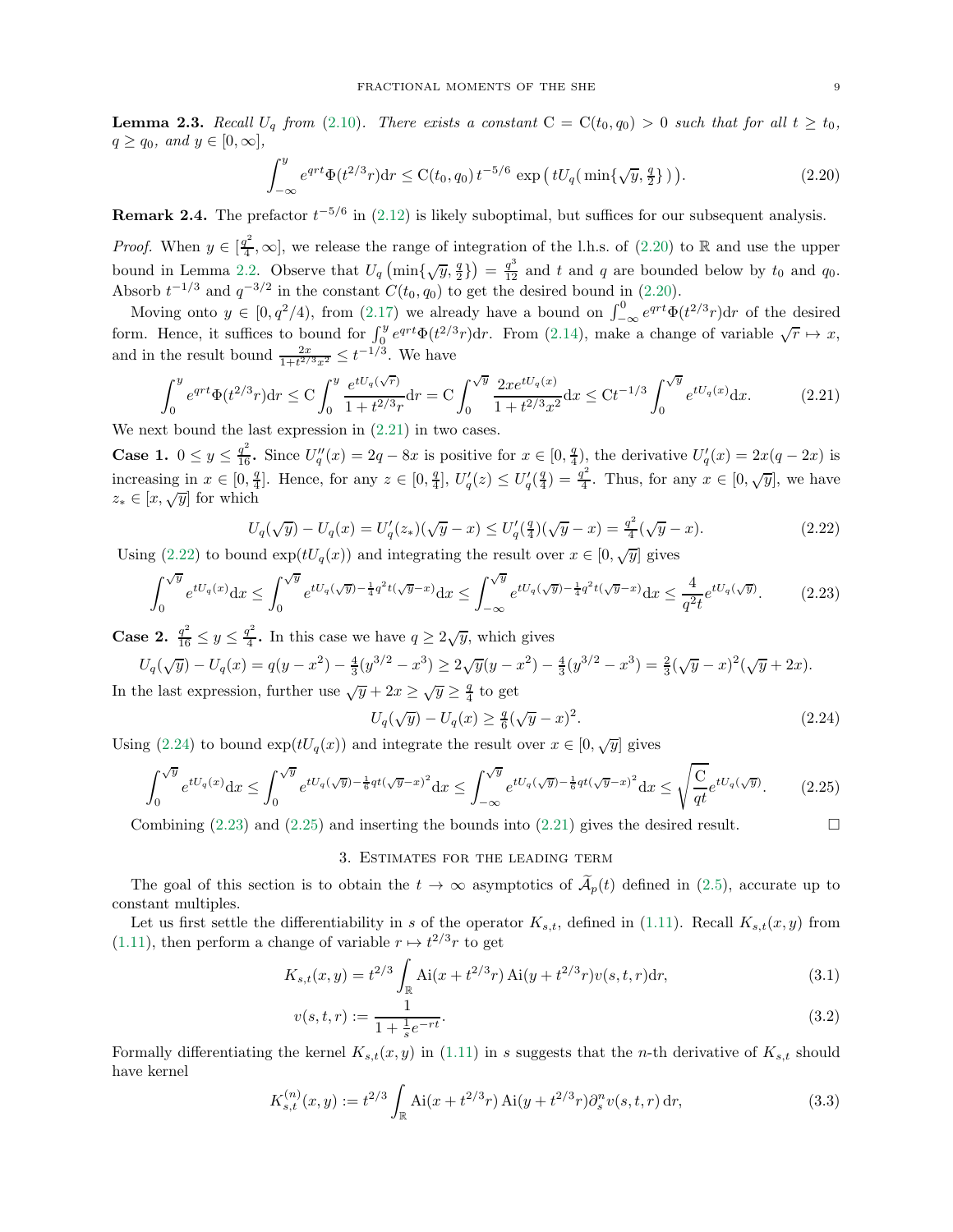with the convention  $K_{s,t}^{(0)}(x,y) := K_{s,t}(x,y)$ . Differentiating [\(3.2\)](#page-8-7) with respect to s we get

<span id="page-9-0"></span>
$$
\partial_s^n v(s, t, r) = \frac{(-1)^{n-1} n! e^{-rt}}{(s + e^{-rt})^{n+1}}.
$$
\n(3.4)

Since  $(-1)^{n-1} \partial_s^n v(s,t,r) > 0$ , Lemma [2.1](#page-6-0) applied with  $J(r, y) = Ai(y + t^{2/3}r)((-1)^{n-1} \partial_s^n v(s,t,r))^{1/2}$  gives that  $(-1)^{n-1} K_{s,t}^{(n)}$  defines a positive trace-class operator on  $L^2(\mathbb{R}_{\geq 0})$ .

<span id="page-9-3"></span>**Lemma 3.1.** For any  $n \in \mathbb{Z}_{\geq 0}$ ,  $u \in [1,\infty]$  and  $t > 0$ , the operator  $K_{s,t}^{(n)}$  is differentiable in s at each  $s > 0$ in the u-th Schatten norm, with derivative being equal to  $K_{s,t}^{(n+1)}$ , i.e.,

<span id="page-9-1"></span>
$$
\lim_{s' \to s} \left\| \frac{K_{s',t}^{(n)} - K_{s,t}^{(n)}}{s' - s} - K_{s,t}^{(n+1)} \right\|_u = 0.
$$

*Proof.* Since the Schatten norms decreases in u, without lost of generality we assume  $u = 1$ . Fix  $n \in \mathbb{Z}_{\geq 0}$ and  $t > 0$ , and set  $D_{s,s'} := \frac{1}{s'-s} (K_{s',t}^{(n)})$  $S_{s',t}^{(n)} - K_{s,t}^{(n)} - K_{s,t}^{(n+1)}$ . Use [\(3.3\)](#page-8-8) to express the kernel of  $D_{s,s'}$  as an integral involving  $\partial_s^n v$  and  $\partial_s^{n+1} v$ , and Taylor expand  $\partial_\sigma^n v(\sigma, t, r)$  around  $\sigma = s$  up to the first order, i.e.,  $\partial_{\sigma}^{n}v(s',r) - \partial_{\sigma}^{n}v(s,t,r) - (s'-s)\partial_{\sigma}^{n+1}v(s,t,r) = \frac{1}{2}\int_{s}^{s'}(s'-\sigma)\partial_{\sigma}^{n+2}v(\sigma,t,r) d\sigma$ . We then get

$$
D_{s,s'}(x,y) = t^{2/3} \int_{\mathbb{R}} Ai(x + t^{2/3}r) Ai(y + t^{2/3}r) \left( \frac{1}{2(s'-s)} \int_s^{s'} (s'-\sigma) \partial_{\sigma}^{n+2} v(\sigma, t, r) d\sigma \right) dr
$$
  
=  $t^{2/3} \int_{\mathbb{R}_{\geq 0} \times \mathbb{R}} Ai(x + t^{2/3}r) Ai(y + t^{2/3}r) sign(s'-s) \mathbf{1}_{|(s,s')|}(\sigma) \frac{(s'-\sigma)}{2(s'-s)} \partial_{\sigma}^{n+2} v(\sigma, t, r) d\sigma dr,$ 

where  $|(s, s')| := (s, s')$  for  $s < s'$  and  $|(s, s')| := (s', s)$  for  $s' < s$ .

Our goal is to show that  $||D_{s,s'}||_1$  converges to zero as  $s' \to s$ . As seen from  $(3.4)$ , we have  $(-1)^{n+1}\partial_{\sigma}^{n+2}v(\sigma,t,r) >$ 0. Applying Lemma [2.1](#page-6-0) with  $J(r, y) = Ai(y + t^{2/3}r)((-1)^{n+1}\partial_{\sigma}^{n+2}v(\sigma, t, r))^{-1/2}$  gives

$$
||D_{s,s'}||_1 = t^{2/3} \int_{\mathbb{R}^2_{\geq 0} \times \mathbb{R}} \mathrm{Ai}^2(x + t^{2/3} r) \mathbf{1}_{|(s,s')}(\sigma) \Big| \frac{(s' - \sigma)}{2(s' - s)} \partial_{\sigma}^{n+2} v(\sigma, t, r) \Big| \mathrm{d}\sigma \mathrm{d}x \mathrm{d}r,\tag{3.5}
$$

provided that the last integral converges. To check the convergence, recognizing  $\int_{\mathbb{R}_{\geq 0}} Ai(x + t^{2/3}r)^2 dx =$  $\Phi(t^{2/3}r)$  substituting [\(3.4\)](#page-9-0) into [\(3.5\)](#page-9-1), bound  $(\sigma + e^{-rt})^{n+3} \ge e^{-(n+3)rt}$ , and  $\left|\frac{s'-\sigma}{2(s'-s)}\right| \le \frac{1}{2}$ ,

<span id="page-9-2"></span>(r.h.s. of (3.5)) 
$$
\leq \frac{1}{2}(n+2)!t^{2/3}\int_{\mathbb{R}_{\geq 0}\times\mathbb{R}}e^{(n+2)r t}\Phi(t^{2/3}r)\mathbf{1}_{|(s,s')}|(\sigma)|d\sigma dr.
$$
 (3.6)

By Lemma [2.3](#page-8-9) with  $y \mapsto \infty$ , the r.h.s. of [\(3.6\)](#page-9-2) is finite for each  $s' \in \mathbb{R}_{\geq 0}$ . From this and the dominated convergence theorem, we conclude the desired result  $||D_{s,s'}||_1 \leq (r.h.s. \text{ of } (3.6)) \to 0$  $||D_{s,s'}||_1 \leq (r.h.s. \text{ of } (3.6)) \to 0$  $||D_{s,s'}||_1 \leq (r.h.s. \text{ of } (3.6)) \to 0$ , as  $s' \to s$ .

Applying Lemma [3.1](#page-9-3) with  $u = 1$  gives  $\partial_s^n \text{tr}(K_{s,t}) = \text{tr}(K_{s,t}^{(n)})$ . Further, since the operator  $K_{s,t}^{(n)}$  has a continuous kernel given in [\(3.3\)](#page-8-8) and is a trace-class operator, the trace can be written as  $tr(K_{s,t}^{(n)})$  $\int_0^\infty K_{s,t}^{(n)}(x,x) dx$  (see Corollary 3.2 in [\[7\]](#page-17-9)). To evaluate the last integral, insert [\(3.2\)](#page-8-7) into [\(3.1\)](#page-8-10) and [\(3.4\)](#page-9-0) into [\(3.3\)](#page-8-8) to get

<span id="page-9-6"></span><span id="page-9-5"></span><span id="page-9-4"></span>
$$
\text{tr}(K_{s,t}) = t^{2/3} \int_{\mathbb{R}} \frac{1}{1 + \frac{1}{s}e^{-rt}} \Phi(t^{2/3}r) \,dr,\tag{3.7}
$$

$$
\partial_s^n \text{tr}(K_{s,t}) = \text{tr}(K_{s,t}^{(n)}) = t^{2/3} \int_{\mathbb{R}} \frac{(-1)^{n-1} n! e^{-rt}}{(s + e^{-rt})^{n+1}} \Phi(t^{2/3} r) \, \text{d}r, \quad n \in \mathbb{Z}_{>0},\tag{3.8}
$$

where  $\Phi(y)$  is defined in [\(2.7\)](#page-6-6). Armed with the expressions [\(3.7\)](#page-9-4) and [\(3.8\)](#page-9-5), we now proceed to establish the desired asymptotics of  $\widetilde{\mathcal{A}}_p(t)$ . Recall from [\(2.5\)](#page-5-2)  $\widetilde{\mathcal{A}}_p(t)$  involves an integral over  $s \in [0,1]$ . It is convention to write it as the difference of an integral over  $s \in [0, \infty)$  and over  $s \in [0, 1]$ :

$$
\widetilde{\mathcal{A}}_p(t) = \mathcal{A}_p(t) - \widehat{\mathcal{A}}_p(t),\tag{3.9}
$$

$$
\mathcal{A}_p(t) := \frac{(-1)^{n+1}}{\Gamma(1-\alpha)} \int_0^\infty s^{-\alpha} \, \partial_s^n \operatorname{tr}(K_{s,t}) \, \mathrm{d}s, \quad \widehat{\mathcal{A}}_p(t) := \frac{(-1)^{n+1}}{\Gamma(1-\alpha)} \int_1^\infty s^{-\alpha} \, \partial_s^n \operatorname{tr}(K_{s,t}) \, \mathrm{d}s,\tag{3.10}
$$

where  $n := |p| + 1 \in \mathbb{Z}_{\geq 0}$  and  $\alpha := p - |p| \in [0, 1)$ .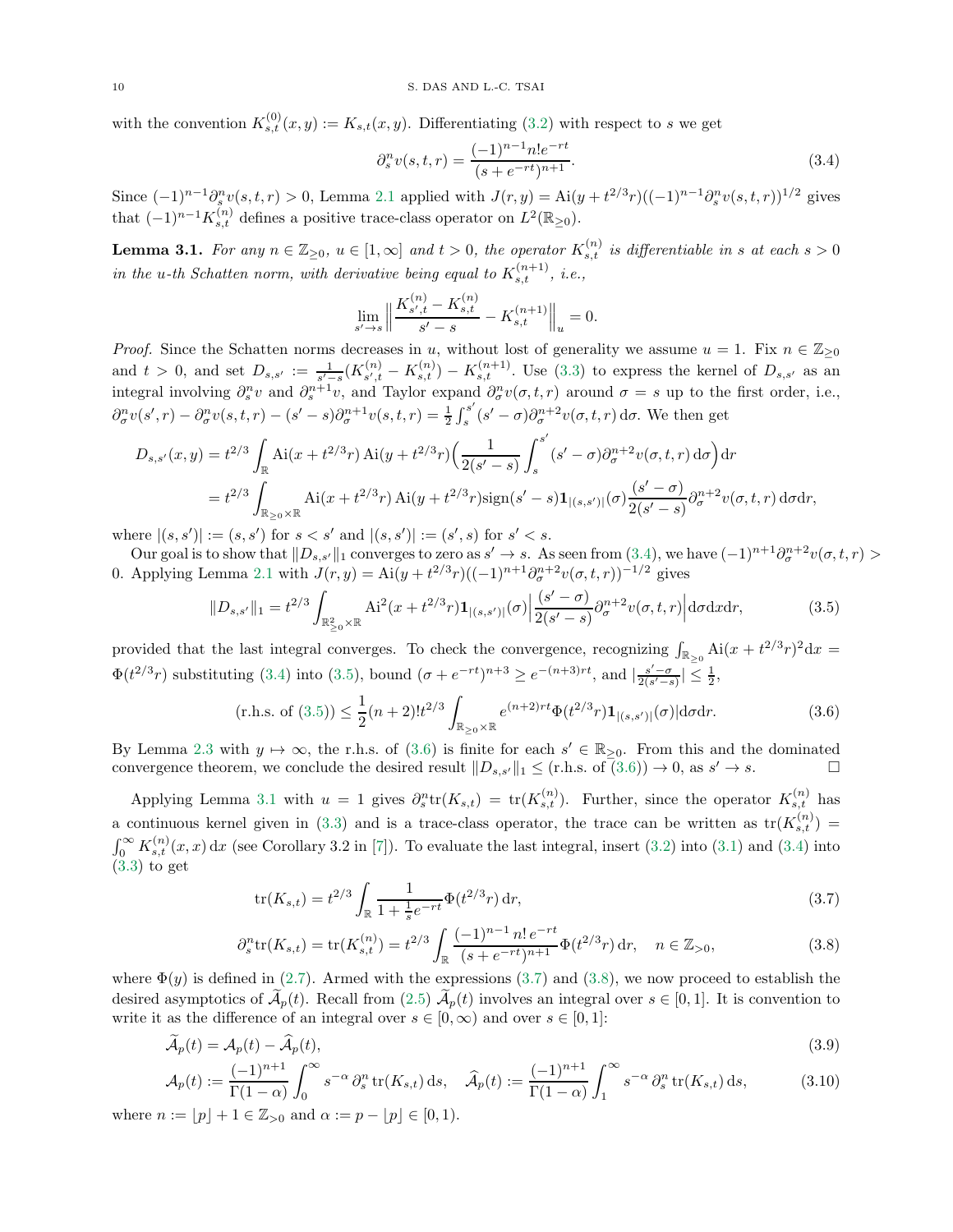<span id="page-10-10"></span>**Proposition 3.2.** Fix any  $t_0, p_0 > 0$ . There exists  $C = C(t_0, p_0) > 0$  such that for all  $t \ge t_0$  and  $p \ge p_0$ ,

$$
\frac{1}{C}p^{-\frac{3}{2}}\Gamma(p+1)t^{-\frac{1}{2}}e^{\frac{p^3t}{12}} \leq \mathcal{A}_p(t) \leq C p^{-\frac{3}{2}}\Gamma(p+1)t^{-\frac{1}{2}}e^{\frac{p^3t}{12}},\tag{3.11}
$$

<span id="page-10-6"></span><span id="page-10-3"></span><span id="page-10-2"></span><span id="page-10-1"></span>
$$
|\widehat{\mathcal{A}}_p(t)| \le \Gamma(p+1)\mathcal{C}.\tag{3.12}
$$

*Proof.* Fix  $t_0, p_0 > 0$ . To simplify notation, throughout this proof we assume  $t \geq t_0$  and  $p \geq p_0$  and write  $C = C(t_0, p_0)$ . Referring to [\(2.5\)](#page-5-2) and [\(3.8\)](#page-9-5), we set

$$
\phi_{p,t}(s) := \frac{n!t^{2/3}}{\Gamma(1-\alpha)} s^{-\alpha} \int_{\mathbb{R}} \frac{e^{-rt} \Phi(t^{2/3}r)}{(s+e^{-rt})^{n+1}} dr \tag{3.13}
$$

so that  $\mathcal{A}_p(t) = \int_0^\infty \phi_{p,t}(s) \, ds$  and  $\widehat{\mathcal{A}}_p(t) = \int_1^\infty \phi_{p,t}(s) \, ds$ .

To estimate  $\mathcal{A}_p(t) = \int_0^\infty \phi_{p,t}(s)ds$ , integrate [\(3.13\)](#page-10-1) over  $s \in [0, \infty)$  to get

$$
\int_0^\infty \phi_{p,t}(s) \, ds = \frac{n! t^{2/3}}{\Gamma(1-\alpha)} \int_{\mathbb{R}} e^{-rt} \Phi(t^{2/3}r) \Big( \int_0^\infty \frac{s^{-\alpha} ds}{(s + e^{-rt})^{n+1}} \Big) dr.
$$

The inner integral on the right hand side can be identified with the Beta integral. Namely the change of variable  $v = \frac{s}{s + e^{-rt}}$  yields

$$
\int_0^\infty \frac{s^{-\alpha}ds}{(s+e^{-rt})^{n+1}} = e^{nrt+\alpha rt} \int_0^1 v^{-\alpha} (1-v)^{n-1+\alpha} dv = e^{nrt+\alpha rt} \frac{\Gamma(1-\alpha)\Gamma(n+\alpha)}{n!}.
$$
 (3.14)

This then gives  $\int_0^\infty \phi_{p,t}(s) ds = t^{2/3} \Gamma(p+1) \int_{\mathbb{R}} e^{prt} \Phi(t^{2/3}r) dr$ . The asymptotics of last integral is given by Lemma [2.2](#page-6-5) with  $q \mapsto p$ . From this we conclude the desired estimate [\(3.11\)](#page-10-2) of  $\mathcal{A}_p(t)$ .

Next we turn to  $\widehat{A}_p(t) = \int_1^\infty \phi_{p,t}(s)ds$ . Integrate [\(3.13\)](#page-10-1) over  $s \in (1,\infty)$ , divide the integral over  $r \in$  $(-\infty, 0]$  and  $r \in [0, \infty)$ , and for the former release the integral over s from  $s \in (1, \infty)$  to  $s \in [0, \infty)$ . This gives  $0 \leq \int_1^{\infty} \phi_{p,t}(s) ds \leq A_1 + A_2$ , where

$$
A_1 := \frac{n!t^{2/3}}{\Gamma(1-\alpha)} \int_{[0,\infty)\times(-\infty,0]} s^{-\alpha} \frac{e^{-rt} \Phi(t^{2/3}r)}{(s+e^{-rt})^{n+1}} ds dr, \quad A_2 := \frac{n!t^{2/3}}{\Gamma(1-\alpha)} \int_{(1,\infty)\times[0,\infty)} s^{-\alpha} \frac{e^{-rt} \Phi(t^{2/3}r)}{(s+e^{-rt})^{n+1}} ds dr.
$$

For  $A_1$  use [\(3.14\)](#page-10-3) and then the bound from Lemma [2.3](#page-8-9) with  $q \mapsto p$  and  $y \mapsto 0$ . We have

$$
A_1 = t^{2/3} \Gamma(p+1) \int_{-\infty}^0 e^{prt} \Phi(t^{2/3} r) dr \le t^{-1/6} \Gamma(p+1) C.
$$
 (3.15)

For  $A_2$ , use  $s \geq 1$  to bound  $s^{-\alpha} \frac{1}{(s+e^{-rt})^{n+1}} \leq s^{-n-1}$  and use the fact that  $\Phi$  is decreasing (see [\(2.7\)](#page-6-6)) to bound  $\Phi(t^{2/3}r) \leq \Phi(0) = C$ . Together with  $\frac{1}{\Gamma(1-\alpha)} \leq 1$ , for  $\alpha \in [0,1)$ , we have

$$
A_2 \le C \frac{n! t^{2/3}}{\Gamma(1-\alpha)} \int_1^\infty s^{-1-n} \, ds \int_0^\infty e^{-rt} \, dr \le (n-1)! t^{-1/3} C \le t^{-1/3} \Gamma(p+1) C. \tag{3.16}
$$

The last inequality follows from the fact that  $\Gamma(y)$  is increasing for  $y \ge 1$  to bound  $(n-1)! = \Gamma(n) \le \Gamma(p+1)$ . Using  $t \ge t_0$  to bound  $t^{-1/6}, t^{-1/3} \le C$ , the bounds [\(3.15\)](#page-10-4) and [\(3.16\)](#page-10-5) together gives the desired bound for  $(3.12)$ .

#### <span id="page-10-7"></span><span id="page-10-5"></span><span id="page-10-4"></span>4. Bounds for higher order terms

<span id="page-10-0"></span>To goal of this section is to establish bounds on the term  $\mathcal{B}_{p,L}(t)$  defined in [\(2.6\)](#page-5-3). Along the way we will also justify passing derivatives into sums in [\(2.4\)](#page-5-4).

Recall from [\(3.3\)](#page-8-8) and Lemma [3.1](#page-9-3) that  $K_{s,t}^{(n)}$  is the *n*-th derivative in s of  $K_{s,t}$ . To prepare for subsequent analysis, we provide bounds on  $tr(K_{s,t})$  and  $tr(K_{s,t}^{(n)})$ .

<span id="page-10-9"></span>**Lemma 4.1.** Recall  $U_q$  from [\(2.10\)](#page-6-3). For any  $t_0 > 0$ , there exists a constant  $C(t_0) > 0$  such that for all  $\sigma \in [0,\infty], t > t_0, \text{ and } n \in \mathbb{Z}_{>0},$ 

<span id="page-10-8"></span>
$$
\left|\text{tr}(K_{e^{-t\sigma},t})\right| \leq \text{C}(t_0) \exp(tU_1(\min\{\sqrt{\sigma},\frac{1}{2}\}) - t\sigma),\tag{4.1}
$$

$$
\left|\operatorname{tr}(K_{e^{-t\sigma},t}^{(n)})\right| \le n! \operatorname{C}(t_0) \, \exp(tU_n(\min\{\sqrt{\sigma}, \frac{n}{2}\})).\tag{4.2}
$$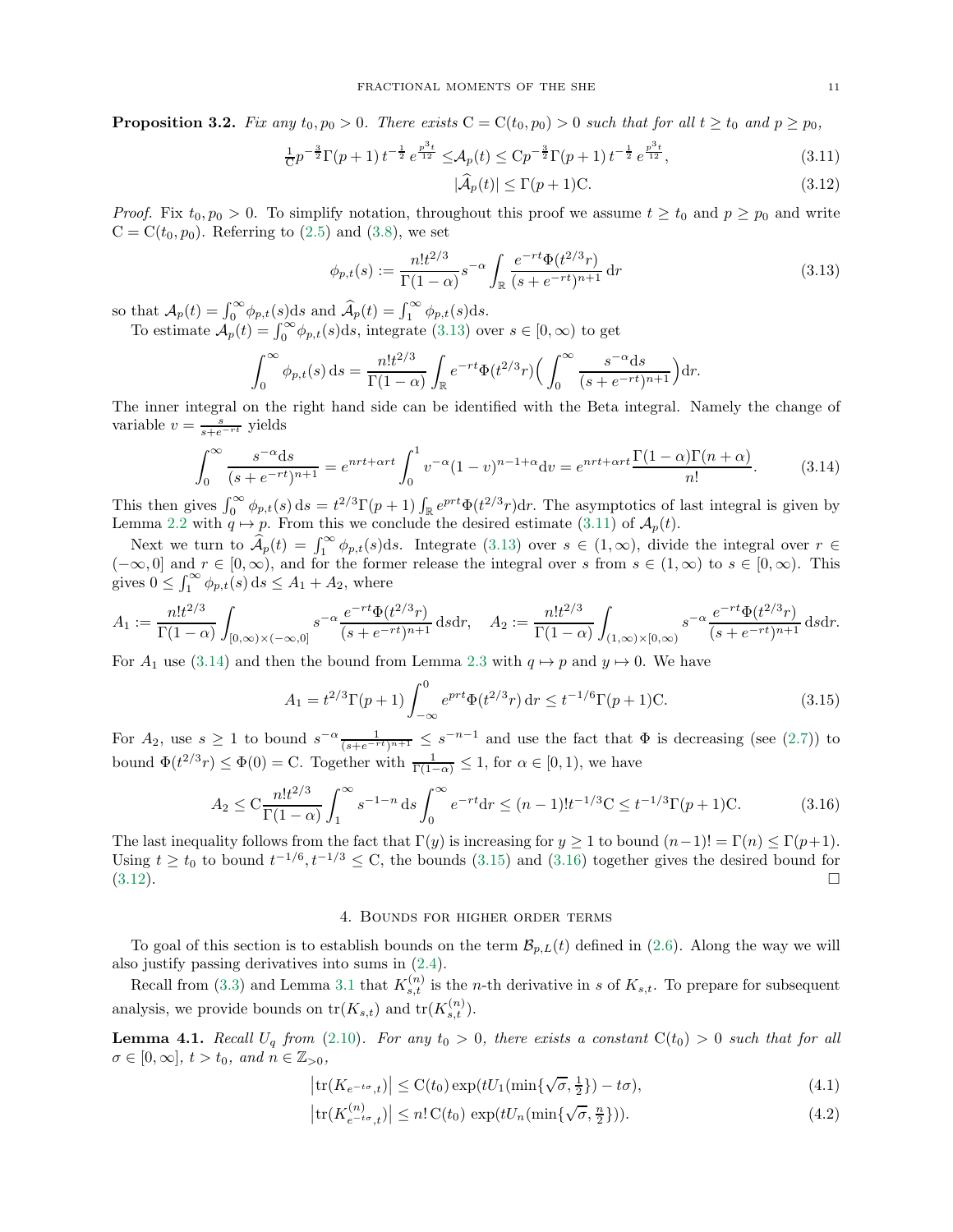*Proof.* The starting point of the proof is the explicit expressions  $(3.7)$  and  $(3.8)$  of the traces. In  $(3.7)$ , set  $s = e^{-\sigma t}$  and divide the integral into  $r < \sigma$  and  $r > \sigma$  to get

$$
\text{tr}(K_{e^{-t\sigma},t}) = t^{2/3} \Big( \int_{-\infty}^{\sigma} + \int_{\sigma}^{\infty} \Big) \frac{\Phi(t^{2/3}r) \text{d}r}{1 + e^{t\sigma - tr}} := \mathcal{I}_1 + \mathcal{I}_2.
$$
\n(4.3)

For  $\mathcal{I}_1$  use  $1 + e^{t\sigma - tr} \ge e^{t\sigma - tr}$  and Lemma [2.3](#page-8-9) with  $q = 1$  and  $y = \sigma$ . We have, for all  $t \ge t_0$ ,

$$
\mathcal{I}_1 \leq \mathcal{C}(t_0) \, \exp(tU_1(\min\{\sqrt{\sigma}, \frac{1}{2}\}) - t\sigma). \tag{4.4}
$$

The second integral  $\mathcal{I}_2$  can be calculated explicitly by using Airy differential equation, whereby

$$
\mathcal{I}_2 = \int_{t^{2/3}\sigma}^{\infty} \Phi(r) dr := g(t^{2/3}\sigma), \quad g(y) = \frac{1}{3} (2y^2 \text{ Ai}(y)^2 - 2y \text{ Ai}'(y)^2 - \text{ Ai}(y) \text{ Ai}'(y)). \tag{4.5}
$$

Using the known  $|y| \gg 1$  asymptotics of Ai(y) and Ai'(y) (see Equations (1.07), (1.08), and (1.09) in Chapter 11 of [\[59\]](#page-19-18) for example), we obtain  $g(y) \leq C \exp(-\frac{4}{3}y^{3/2})$  for all  $y \geq 0$ . Using [\(2.11\)](#page-6-7) we further bound the exponent  $-\frac{4}{3}y^{3/2} \le U_1(\min\{\sqrt{y},\frac{1}{2}\}) - y$  for all  $y \ge 0$ . From this we conclude [\(4.1\)](#page-10-7).

Moving on, similarly to the preceding, in [\(3.7\)](#page-9-4) we set  $s = e^{-\sigma t}$  and divide the integral into  $r < \sigma$  and  $r > \sigma$  to get

$$
|\text{tr}(K_{e^{-t\sigma},t}^{(n)})| = n!t^{2/3} \Big(\int_{-\infty}^{\sigma} + \int_{\sigma}^{\infty} \Big) \frac{e^{-rt} \Phi(t^{2/3}r) dr}{(e^{-\sigma t} + e^{-rt})^{n+1}} := \mathcal{J}_1 + \mathcal{J}_2.
$$

For  $\mathcal{J}_1$ , use  $e^{-\sigma t} + e^{-rt} \ge e^{-rt}$  and Lemma [2.3](#page-8-9) with  $q = n$  to get, for  $t \ge t_0$ ,

$$
\mathcal{J}_1 \leq \int_{-\infty}^{\sigma} e^{nrt} \Phi(t^{2/3}r) dr \leq n! C(t_0) t^{-5/6} \exp(tU_n(\min\{\sqrt{\sigma}, \frac{n}{2}\})) \leq n! C(t_0) \exp(tU_n(\min\{\sqrt{\sigma}, \frac{n}{2}\})).
$$

This gives the desired bound for showing [\(4.2\)](#page-10-8). As for  $\mathcal{J}_2$ , use  $e^{-\sigma t} + e^{-rt} \ge e^{-\sigma t}$  and the fact that  $\Phi$  is non-increasing to get

$$
\mathcal{J}_2 \le e^{t(n+1)\sigma} \Phi(t^{2/3}\sigma) \int_{\sigma}^{\infty} e^{-rt} dr = t^{-1} e^{tn\sigma} \Phi(t^{2/3}\sigma).
$$

Further bounding  $\Phi(y) \leq C \exp(-\frac{4}{3}y^{3/2})$  (by [\(2.9\)](#page-6-2)) gives  $\mathcal{J}_2 \leq t_0^{-1} \exp(tU_n(\sqrt{\sigma}))$ , for all  $t \geq t_0$ . From [\(2.11\)](#page-6-7) we have  $U_q(\sqrt{s}) \leq U_q(\min\{\sqrt{s}, q/2\})$ , for all  $\sigma, q > 0$ . From this we conclude  $\mathcal{J}_2 \leq t_0^{-1} \exp(tU_n(\min\{\sqrt{s}, \frac{n}{2}\})),$ for all  $t \geq t_0$ . This completes the proof of [\(4.2\)](#page-10-8).

# <span id="page-11-0"></span>4.1. Interchange of sum and derivatives. In this subsection, we show that the series

<span id="page-11-3"></span><span id="page-11-1"></span>
$$
\sum_{L=1}^{\infty} (-1)^L \text{tr}(K_{s,t}^{\wedge L})
$$
\n(4.6)

is infinitely differentiable in s and the derivative can be obtained by taking term-by-term differentiation. To this end we will use the following standard criterion:

<span id="page-11-2"></span>**Proposition 4.2.** Let  $f_k(s)$ ,  $k \in \mathbb{Z}_{\geq 0}$ , be  $(n + 1)$  times continuously differentiable functions on  $s \in [0, 1]$ , where  $n \in \mathbb{Z}_{>0}$ . If the series  $f(s) := \sum_{k=1}^{\infty} f_k(s)$  converges absolutely at each  $s \in [0,1]$ , and if the absolute *derivative series*  $\sum_{k=1}^{\infty} |\frac{d^j}{ds}|$  $\frac{d^3}{ds^j} f_k(s)$  converges uniformly over bounded intervals in [0, 1], for all  $j = 1, \ldots, n+1$ , then f is n-th differentiable for all  $s \in [0,1]$  with  $\frac{d^j}{ds^j}$  $\frac{d^j}{ds^j}f(s)=\sum_{k=1}^{\infty}\frac{d^j}{ds^j}$  $\frac{d^j}{ds^j} f_k(s)$ , for all  $j = 1, \ldots, n$ .

The proof of this proposition is standard by applying Dini's theorem to the sequence  $\sum_{\ell=1}^k \int_0^s |\frac{d^{j+1}}{ds^{j+1}}$  $rac{\mathrm{d}^{j+1}}{\mathrm{d}s^{j+1}}f_{\ell}(s)|\mathrm{d}s.$ 

Let us consider first the s derivative of  $tr(K_{s,t}^{\wedge L})$ . Recall from [\(3.3\)](#page-8-8) and Lemma [4.4](#page-12-0) that  $K_{s,t}^{(n)}$  denotes the n-th s derivative of  $K_{s,t}$ . Fix any orthonormal basis  $\{e_i\}_{i\geq 1}$  for  $L^2(\mathbb{R}_{\geq 0})$  and write

$$
\operatorname{tr}(K_{s,t}^{\wedge L}) = \sum_{i_1 < \ldots < i_L} \langle e_{i_1} \wedge \ldots \wedge e_{i_L}, K_{s,t} e_{i_1} \wedge \ldots \wedge K_{s,t} e_{i_L} \rangle = \sum_{i_1 < \ldots < i_L} \det \left( \langle e_{i_k}, K_{s,t} e_{i_\ell} \rangle \right)_{k,\ell=1}^L. \tag{4.7}
$$

Formally taking  $\partial_s^n$  in [\(4.7\)](#page-11-1) and passing (without justification at the moment) the derivatives into the sum and inner product suggest that the following should hold

$$
\partial_s^n \text{tr}(K_{s,t}^{\wedge L}) = \sum_{i_1 < \ldots < i_L} \sum_{\vec{m} \in \mathfrak{M}(L,n)} \binom{n}{\vec{m}} \det \left( \langle e_{i_k}, K_{s,t}^{(m_\ell)} e_{i_\ell} \rangle \right)_{k,\ell=1}^L,
$$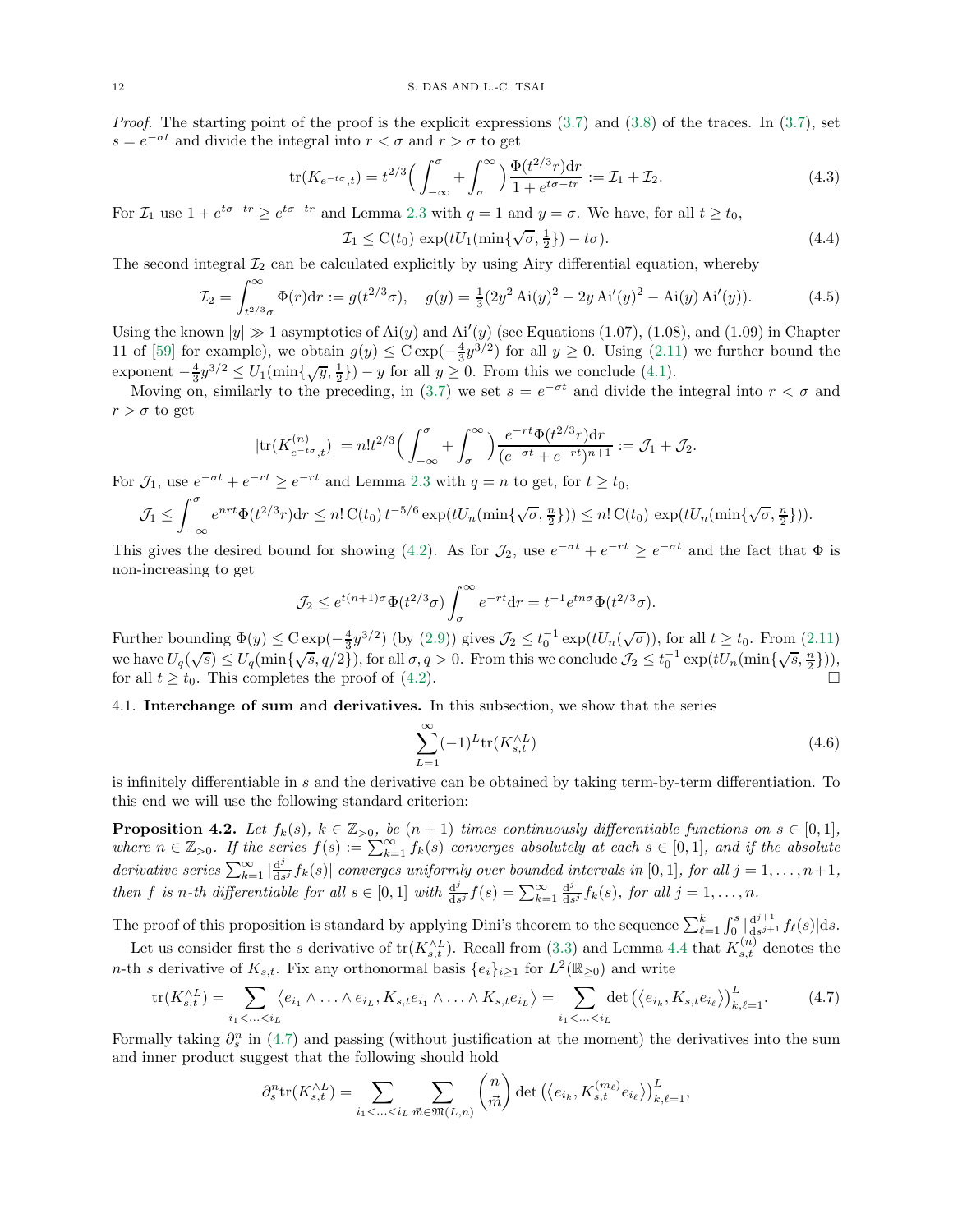where

$$
\mathfrak{M}(L,n) := \{ \vec{m} = (m_1, \dots, m_L) \in (\mathbb{Z}_{\geq 0})^L : m_1 + \dots + m_L = n \},\tag{4.8}
$$

$$
\binom{n}{\vec{m}} := \frac{n!}{m_1! \cdots m_L!}.
$$
\n(4.9)

We now proceed to justify this formal calculation. Doing so requires an inequality. Recall that  $\|\cdot\|_2$  denotes the Hilbert–Schmidt norm.

<span id="page-12-6"></span>**Lemma 4.3.** Fix any  $k \in \mathbb{Z}_{>0}$  and any permutation  $\pi \in \mathbb{S}_k$ . Let  $T_1, T_2, \ldots, T_k$  be self-adjoint Hilbert– Schmidt operators on a separable Hilbert space H, and let  $\{e_i\}_{i>1}$  be any orthonormal basis. Then

<span id="page-12-3"></span>
$$
\sum_{i_1,\dots,i_k\in\mathbb{Z}_{>0}}\prod_{\ell=1}^k |\langle e_{i_\ell},T_{\pi(\ell)}e_{i_{\pi(\ell)}}\rangle| \le \prod_{i=1}^k \|T_i\|_2.
$$
\n(4.10)

*Proof.* It suffices to prove [\(4.10\)](#page-12-1) for the case when  $\pi$  is a cycle of length k. For general  $\pi \in S_k$ , decompose it into cycles of smaller lengths and apply the result within each cycle. Further, since the r.h.s. of [\(4.10\)](#page-12-1) is symmetric in  $T_1, \ldots, T_k$ , we may assume without loss of generality  $\pi = (12 \ldots k)$ . Under this assumption the l.h.s. of [\(4.10\)](#page-12-1) becomes

<span id="page-12-2"></span><span id="page-12-1"></span>
$$
\sum_{i_1,\dots,i_k \in \mathbb{Z}_{>0}} \prod_{\ell=1}^k |\langle e_{i_\ell}, T_{\ell+1} e_{i_{\ell+1}} \rangle|,
$$
\n(4.11)

with the convention  $T_{k+1} := T_1$  and  $e_{i_{k+1}} := e_{i_1}$ .

Let  $|\cdot|_H$  denote the norm of the Hilbert space H. Apply the Cauchy–Schwarz inequality in [\(4.11\)](#page-12-2) over the  $\text{sum } i_2 \in \mathbb{Z}_{>0}$ , and within the result recognize  $(\sum_{i_2} |\langle e_{i_1}, T_2 e_{i_2} \rangle|^2)^{1/2} = |T_2 e_{i_1}|_H$  and  $(\sum_{i_2} |\langle e_{i_2}, T_3 e_{i_3} \rangle|^2)^{1/2} = |T_3 e_{i_3}|_H$ . We have

l.h.s. of (4.11) 
$$
\leq \sum_{i_1, i_3, ..., i_k} |T_2 e_{i_1}|_H |T_3 e_{i_3}|_H \prod_{\ell=4}^k |\langle e_{i_\ell}, T_{\ell+1} e_{i_{\ell+1}} \rangle|.
$$

Next apply the Cauchy-Schwarz inequality over the sum  $i_3 \in \mathbb{Z}_{>0}$ . Within the result recognize  $(\sum_{i_3} |T_3 e_{i_3}|_H^2)^{1/2}$  $||T_3||_2$  and  $(\sum_{i_3} |\langle e_{i_3}, T_4 e_{i_4}\rangle|^2)^{1/2} = |T_4 e_{i_4}|_H$ . We have

l.h.s. of (4.11) 
$$
\leq \sum_{i_1, i_4, ..., i_k} |T_2 e_{i_1}|_H ||T_3 e_{i_3}||_2 |T_4 e_{i_4}|_H \prod_{\ell=5}^L |\langle e_{i_\ell}, T_{\ell+1} e_{i_{\ell+1}} \rangle|.
$$

Continue this procedure through  $i_j$ ,  $j = 4, ..., k$ . Each application of the the Cauchy-Schwarz inequality turns the preexisting  $|T_j e_{i_j}|_H$  into  $||T_j||_2$  and produces  $|T_{j+1} e_{i_{j+1}}|_H$ . Finally, after the  $j = k$  step, and application of the Cauchy–Schwarz inequality over  $i_1$  turns  $|T_2e_{i_1}|_H$  and  $|T_1e_{i_1}|_H$  into  $||T_2||_2$  and  $||T_1||_2$ .  $\Box$ 

<span id="page-12-0"></span>**Lemma 4.4.** Let  $\mathfrak{M}(L,n)$  be in [\(4.8\)](#page-12-3). Fix  $L \in \mathbb{Z}_{>0}$ , and fix any orthonormal basis  $\{e_i\}_{i\geq 1}$  for  $L^2(\mathbb{R}_{\geq 0})$ . For any  $t > 0$ , the function  $s \mapsto \text{tr}(K_{s,t}^{\wedge L})$  is infinitely differentiable at each  $s \in [0,1]$ , with

<span id="page-12-5"></span>
$$
\partial_s^n \text{tr}(K_{s,t}^{\wedge L}) = \sum_{i_1 < \ldots < i_L} \sum_{\vec{m} \in \mathfrak{M}(L,n)} \binom{n}{\vec{m}} \det \left( \langle e_{i_k}, K_{s,t}^{(m_\ell)} e_{i_\ell} \rangle \right)_{k,\ell=1}^L, \tag{4.12}
$$

where the r.h.s. converges absolutely uniformly over  $[0, 1] \ni s$ .

Proof. First, by the product rule of calculus we have

$$
\partial_s^n \det \left( \left\langle e_{i_k}, K_{s,t} e_{i_\ell} \right\rangle \right)_{k,\ell=1}^L = \sum_{\vec{m} \in \mathfrak{M}(L,n)} \binom{n}{\vec{m}} \det \left( \partial_s^{m_\ell} \left\langle e_{i_k}, K_{s,t} e_{i_\ell} \right\rangle \right)_{k,\ell=1}^L.
$$

By Lemma [3.1](#page-9-3) for  $u = \infty$ , the derivatives on the r.h.s. can be passed into the inner product to give

<span id="page-12-4"></span>
$$
\partial_s^n \det \left( \langle e_{i_k}, K_{s,t} e_{i_\ell} \rangle \right)_{k,\ell=1}^L = \sum_{\vec{m} \in \mathfrak{M}(L,n)} \binom{n}{\vec{m}} \det \left( \langle e_{i_k}, K_{s,t}^{(m_\ell)} e_{i_\ell} \rangle \right)_{k,\ell=1}^L. \tag{4.13}
$$

We wish to apply Proposition [4.2](#page-11-2) with  $\{f_k\}_{k=1}^{\infty}$  being an enumeration of  $\{\det(\langle e_{i_k}, K_{s,t}e_{i_\ell}\rangle)_{k,\ell=1}^L\}_{i_1<\ldots.$ The series in [\(4.7\)](#page-11-1) converges absolutely for each  $s \in [0,1]$  (with  $t \in (0,\infty)$  fixed) because  $K_{s,t}^{\wedge L}$  is trace-class.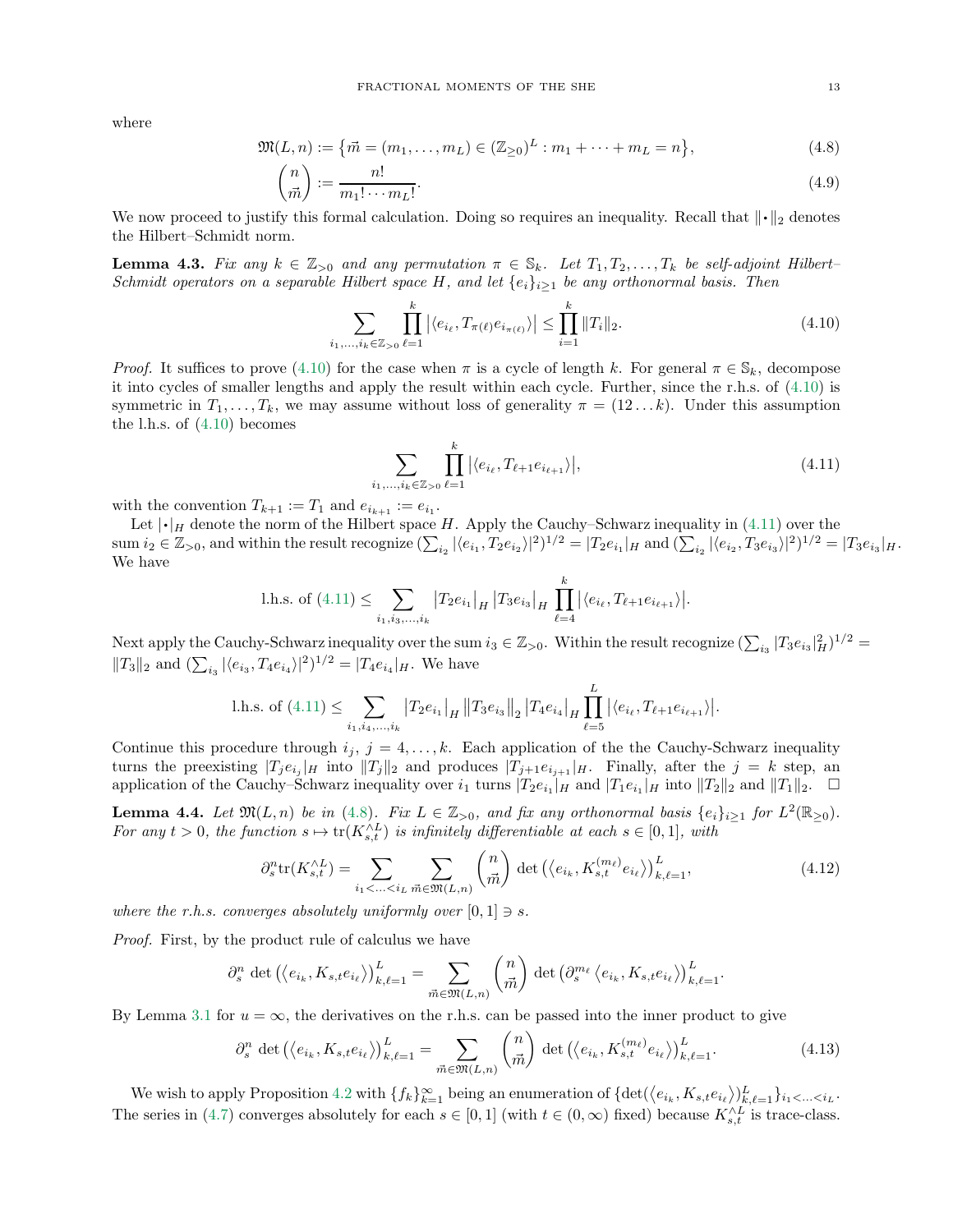Given the identity  $(4.13)$  for the derivative series, it suffices to prove that the r.h.s. of  $(4.12)$  converges absolutely and uniformly over  $[0,1] \ni s$ . To this end, apply Lemma [4.3](#page-12-6) with  $k = L$  and  $T_i = K_{s,t}^{(m_i)}$  to get

$$
\sum_{i_1 < \ldots < i_L} \sum_{\vec{m} \in \mathfrak{M}(L,n)} \binom{n}{\vec{m}} \left| \det \left( \left\langle e_{i_k}, K_{s,t}^{(m_\ell)} e_{i_\ell} \right\rangle \right)_{k,\ell=1}^L \right| \leq L! \sum_{\vec{m} \in \mathfrak{M}(L,n)} \binom{n}{\vec{m}} \prod_{\ell=1}^L \left\| K_{s,t}^{(m_\ell)} \right\|_2.
$$

Recall that  $(-1)^{m-1}K_{s,t}^{(m)}$  is a positive trace-class operator, whereby  $||K_{s,t}^{(m)}||_2 \leq ||K_{s,t}^{(m)}||_1 = |\text{tr}(K_{s,t}^{(m)})|$  and

$$
\sum_{i_1 < \ldots < i_L} \sum_{\vec{m} \in \mathfrak{M}(L,n)} \binom{n}{\vec{m}} \left| \det \left( \langle e_{i_k}, K_{s,t}^{(m_\ell)} e_{i_\ell} \rangle \right)_{k,\ell=1}^L \right| \leq L! \sum_{\vec{m} \in \mathfrak{M}(L,n)} \binom{n}{\vec{m}} \prod_{\ell=1}^L \left| \text{tr}(K_{s,t}^{(m_\ell)}) \right|.
$$
 (4.14)

The bounds from Lemma [4.1](#page-10-9) guarantee that the r.h.s. of [\(4.14\)](#page-13-0) converges uniformly over [0, 1]  $\Rightarrow$  s, for fixed  $t > 0$ .  $t > 0$ .

We now consider the s derivative of the series  $(4.6)$ .

**Proposition 4.5.** Let  $\mathfrak{M}(L, n)$  be in [\(4.8\)](#page-12-3). For  $\vec{m} \in \mathfrak{M}(L, n)$ , set  $\vec{m}_{>0} := \{k : m_k > 0\} \subset \{1, \ldots, L\}$  and let  $|\vec{m}_{>0}|$  denotes the cardinality. For any  $t > 0$ , the series [\(4.6\)](#page-11-3) is infinitely differentiable in  $s \in [0,1]$ , with

$$
\partial_s^n \left( \sum_{L=1}^{\infty} (-1)^L \text{tr}(K_{s,t}^{\wedge L}) \right) = \sum_{L=1}^{\infty} (-1)^L \partial_s^n \text{tr}(K_{s,t}^{\wedge L}), \tag{4.15}
$$

<span id="page-13-2"></span><span id="page-13-1"></span><span id="page-13-0"></span>
$$
\left| \partial_s^n \text{tr}(K_{s,t}^{\wedge L}) \right| \le \sum_{\vec{m} \in \mathfrak{M}(L,n)} \binom{n}{\vec{m}} \frac{(|\vec{m}_{>0}|)!}{(L - |\vec{m}_{>0}|)!} \prod_{k=1}^L |\text{tr}(K_{s,t}^{(m_k)})|.
$$
 (4.16)

*Proof.* We will appeal to Proposition [4.2,](#page-11-2) with the choice  $f_L(s) = (-1)^L tr(K_{s,t}^{\wedge L})$ . Doing so requires bounds on the derivatives series, which we achieve by using Lemma [4.4.](#page-12-0) This lemma holds for any orthonormal basis, and here, with  $K_{s,t}$  being compact and symmetric, we specialize to the eigenbasis of  $K_{s,t}$ . Let  $\{v_i\}_{i\geq 1}$ be an orthonormal basis of  $K_{s,t}$ , with eigenvalue  $\lambda_i$ . Indeed  $v_i$  and  $\lambda_i$  depend on  $s,t$ , but we omit such dependence since in the subsequent analysis we will not vary  $s, t$ . Expand the determinant in [\(4.12\)](#page-12-5) into a sum of permutations, and specialize to  $e_i = v_i$ :

$$
\partial_s^n \text{tr}(K_{s,t}^{\wedge L}) = \sum_{i_1 < \ldots < i_L} \sum_{\vec{m} \in \mathfrak{M}(L,n)} \binom{n}{\vec{m}} \sum_{\pi \in \mathbb{S}_L} \text{sign}(\pi) \prod_{k=1}^L \langle v_{i_k}, K_{s,t}^{(m_{\pi(i_k)})} v_{i_{\pi(i_k)}} \rangle. \tag{4.17}
$$

Recall the convention  $K_{s,t}^{(0)} := K_{s,t}$ . Because of the eigenrelation  $K_{s,t}v_i = \lambda_i v_i$ , the product in [\(4.17\)](#page-13-1) vanishes unless  $\pi(r) = r$  for all  $r \in \{k : m_k = 0\}$ . Such permutations can be reduced to permutations on the set  $\vec{m}_{>0} \subset \{1, \ldots, L\}$ , and we let  $\mathcal{S}(\vec{m}_{>0})$  denote the subgroup of all such reduced permutations. The preceding discussion brings [\(4.17\)](#page-13-1) to

$$
\partial_s^n \text{tr}(K_{s,t}^{\wedge L}) = \sum_{i_1 < \ldots < i_L} \sum_{\vec{m} \in \mathfrak{M}(L,n)} \binom{n}{\vec{m}} \prod_{k:m_k=0} \lambda_{i_k} \sum_{\pi \in \mathbb{S}(\vec{m}_{>0})} \text{sign}(\pi) \prod_{k \in \vec{m}_{>0}} \langle v_{i_k}, K_{s,t}^{(m_{\pi(i_k)})} v_{i_{\pi(i_k)}} \rangle.
$$

To bound this expression, take absolute value and pass it into the sum and products on the r.h.s., bound the ordered sum  $\sum_{i_1 < ... < i_L}$  by the symmetrized sum  $\frac{1}{(L - |\vec{m}_{>0}|)!} \sum_{i_k : m_k = 0} \sum_{i_{\ell} : \ell \in \vec{m}_{>0}}$ , and then use  $\sum_i |\lambda_i|$  $\sum_i \lambda_i = \text{tr}(K_{s,t}) = \text{tr}(K_{s,t}^{(0)})$ . We have

$$
\left| \partial_s^n {\rm tr}(K_{s,t}^{\wedge L}) \right| \leq \sum_{\vec{m} \in \mathfrak{M}(L,n)} \binom{n}{\vec{m}} \frac{1}{(L-|\vec{m}_{>0}|)!} {\rm tr}(K_{s,t}^{(0)})^{L-|\vec{m}_{>0}|} \sum_{\pi \in \mathbb{S}(\vec{m}_{>0})} \sum_{i_{\ell} : \ell \in \vec{m}_{>0}} \prod_{\ell \in \vec{m}_{>0}} \big| \big\langle v_{i_{\ell}}, K_{s,t}^{(m_{\pi(i_{\ell})})} v_{i_{\pi(i_{\ell})}} \big\rangle \big|.
$$

Now apply Lemma [4.3](#page-12-6) with  $k \mapsto |\vec{m}_{>0}|$  and with the  $T_i$ 's being the  $K_{s,t}^{(m_k)}$ 's, and use  $||K_{s,t}^{(m)}||_2 \le ||K_{s,t}^{(m)}||_1 =$  $|\text{tr}(K_{s,t}^{(m)})|$ . We further obtain

<span id="page-13-3"></span>
$$
\left| \partial_s^n \text{tr}(K_{s,t}^{\wedge L}) \right| \leq \sum_{\vec{m} \in \mathfrak{M}(L,n)} \binom{n}{\vec{m}} \frac{(|\vec{m}_{>0}|)!}{(L - |\vec{m}_{>0}|)!} \prod_{k=1}^L |\text{tr}(K_{s,t}^{(m_k)})|.
$$
 (4.18)

This is exactly [\(4.16\)](#page-13-2).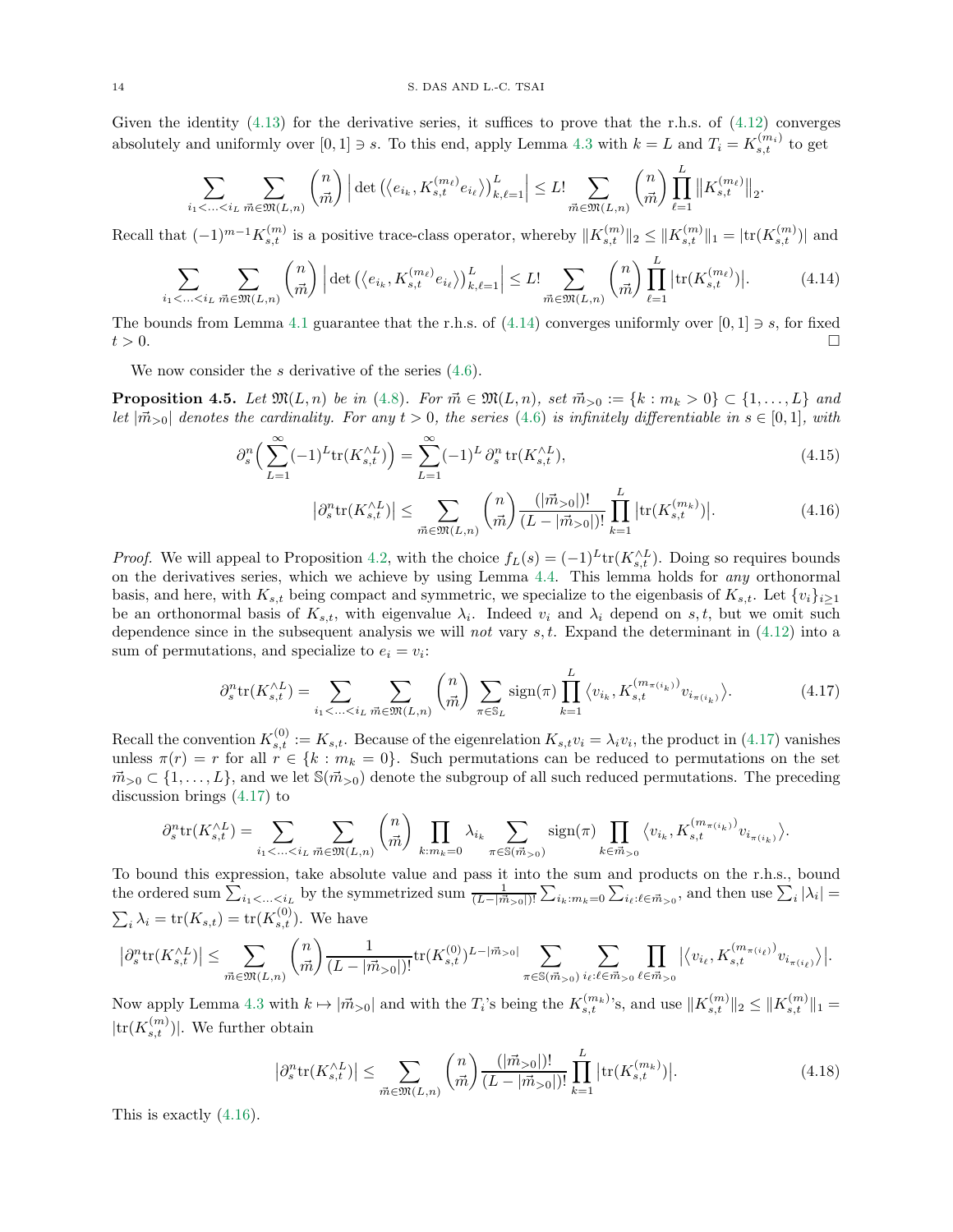The bounds from Lemma [4.1](#page-10-9) ensure that  $\prod_{k=1}^{L} |tr(K_{s,t}^{(m_k)})| \leq C(t,n)^L$ , for all  $s \in [0,1]$ . Given this, it is straightforward to verify that, when summed over  $L \geq 1$ , the r.h.s. of [\(4.18\)](#page-13-3) converges uniformly over [0, 1] ∋ s, for fixed t, n. Proposition [4.2](#page-11-2) applied with  $f_L(s) = (-1)^L tr(K_{s,t}^{\wedge L})$  completes the proof.  $\Box$ 

4.2. **Bounds.** The goal of this subsection is to bound the term  $\mathcal{B}_{p,L}(t)$ , defined in [\(2.6\)](#page-5-3). Recall  $\mathfrak{M}(L,n)$ from  $(4.8)$ . Referring to  $(2.6)$  and  $(4.16)$ , we see that

$$
|\mathcal{B}_{p,L}(t)| \le \frac{1}{\Gamma(1-\alpha)} \sum_{\vec{m}\in\mathfrak{M}(L,n)} \binom{n}{\vec{m}} \frac{(|\vec{m}_{>0}|)!}{(L-|\vec{m}_{>0}|)!} \prod_{k=1}^{L} \int_{0}^{1} s^{-\alpha} \left| \text{tr}(K_{s,t}^{(m_k)}) \right| \, \mathrm{d}s. \tag{4.19}
$$

In view of [\(4.19\)](#page-14-0), we first establish

**Proposition 4.6.** Fix any  $t_0, p_0 > 0$ . There exists a constant  $C = C(t_0, p_0) > 0$  such that for all  $t > t_0$ ,  $p \geq p_0, L \geq 2$ , and  $\vec{m} = (m_1, \ldots, m_L) \in \mathfrak{M}(L, n)$ ,

$$
\frac{1}{\Gamma(1-\alpha)} \int_0^1 s^{-\alpha} \prod_{j=1}^L |\text{tr}(K_{s,t}^{(m_j)})| \, \text{d}s \le n \cdot n! C^L \ t^{\frac{1}{2}} \, e^{\frac{p^3 t}{12} - \kappa_p t}.\tag{4.20}
$$

where  $n := \lfloor p \rfloor + 1$  and  $\alpha := p - \lfloor p \rfloor$  and  $\kappa_p := \min\{\frac{1}{6}, \frac{p^3}{16}\}.$ 

*Proof.* Fix  $L \geq 2$ ,  $p \geq p_0$ ,  $\vec{m} = (m_1, \ldots, m_L) \in \mathfrak{M}(L, n)$ . To simplify notation, throughout this proof we assume  $t \ge t_0$  and  $p \ge p_0$ , and write  $C = C(t_0, p_0)$ . Set

<span id="page-14-7"></span><span id="page-14-1"></span><span id="page-14-0"></span>
$$
\mathcal{I} := \frac{1}{\Gamma(1-\alpha)} \int_0^1 s^{-\alpha} \prod_{j=1}^L |\text{tr}(K_{s,t}^{(m_j)})| \text{d}s \tag{4.21}
$$

and  $|\vec{m}_{>0}| := r$ . Assume without loss of generality  $0 < m_1, \ldots, m_r$  and  $m_{r+1} = \cdots = m_L = 0$ . Our goal is to bound *I*. In [\(4.21\)](#page-14-1), perform a change of variable  $s = e^{-t\sigma}$ , apply the bounds from Lemma [4.1,](#page-10-9) and recall  $U_q$  from [\(2.10\)](#page-6-3). We have, for all  $t \ge t_0$ ,

$$
\mathcal{I} \le \frac{C^L}{\Gamma(1-\alpha)} \int_0^\infty e^{t\sigma\alpha} \Big( Ce^{tU_1(\min\{\sqrt{\sigma}, \frac{1}{2}\}-t\sigma)} \Big)^{L-r} \cdot \prod_{j=1}^r (m_j)! e^{tU_{m_j}(\min\{\sqrt{\sigma}, \frac{m_j}{2}\})} \cdot t e^{-t\sigma} d\sigma, \tag{4.22}
$$

Given that  $m_1 + \ldots + m_L = n$  we have  $\prod_{j=1}^r (m_j)! \leq n!$ . Apply this bound in [\(4.22\)](#page-14-2), and combine the exponential functions in the integrand together to get  $\exp(tM(\sigma))$ , where

$$
M(\sigma) := (\alpha - L + r - 1)\sigma + (L - r)U_1(\min\{\sqrt{\sigma}, \frac{1}{2}\}) + \sum_{j=1}^r U_{m_j}(\min\{\sqrt{\sigma}, \frac{m_j}{2}\}).
$$
 (4.23)

We arrive at

<span id="page-14-6"></span><span id="page-14-3"></span><span id="page-14-2"></span>
$$
\mathcal{I} \le \frac{tC^L n!}{\Gamma(1-\alpha)} \int_0^\infty e^{tM(\sigma)} d\sigma.
$$
\n(4.24)

Our next step is to bound the exponent  $M(\sigma)$ , which we do in several different cases.

(1) When  $\sigma \in [0, \frac{1}{4}].$ 

Recall from [\(2.10\)](#page-6-3) that  $U_q(x)$  is increasing on  $x \in [0, q/2]$ . Hence, for  $\sigma \leq \frac{1}{4}$ , the 'min' operators in [\(4.23\)](#page-14-3) always pick up  $\sqrt{\sigma}$ , whence  $M(\sigma)$  simplifies into  $M(\sigma) = p\sigma - \frac{4L}{3}\sigma^{3/2} := g_1(\sigma)$ . This function  $g_1$  achieves its maximum  $\frac{p^3}{12L^2}$  at  $\sigma = \frac{p^2}{4L^2}$ . Further,  $g_1(\sigma) - \frac{p^3}{12L^2} = -\frac{1}{3}(\sqrt{\sigma} - \frac{p}{2L})^2(p + 4L\sqrt{\sigma}) \leq -\frac{p}{3}(\sqrt{\sigma} - \frac{p}{2L})^2$ . This gives  $M(\sigma) \leq \frac{p^3}{12L^2} - \frac{p}{3}(\sqrt{\sigma} - \frac{p}{2L})^2$  $(4.25)$ 

(2) When  $r \ge 2$  and  $\sigma \in (\frac{1}{4}, \infty)$ .

In this case, referring to [\(2.10\)](#page-6-3), we see  $U_1(\min{\{\sqrt{\sigma}, \frac{1}{2}\}}) = U_1(\frac{1}{2}) = \frac{1}{12}$ . Hence  $M(\sigma)$  simplifies into  $M(\sigma) =$  $\sigma(\alpha-1)-(L-r)(\sigma-\frac{1}{12})+\sum_{j=1}^rU_{m_j}(\min{\{\sqrt{\sigma},\frac{1}{2}m_j\}})$ . Forgo the negative term  $-(L-r)(\sigma-\frac{1}{12})$  and use [\(2.11\)](#page-6-7) to bound  $U_{m_j}(\min{\{\sqrt{\sigma}, \frac{1}{2}m_j\}}) \leq \frac{1}{12}m_j^3$ . We have

<span id="page-14-5"></span><span id="page-14-4"></span>
$$
M(\sigma) \le \sigma(\alpha - 1) + \sum_{j=1}^{r} \frac{1}{12} m_j^3.
$$
\n(4.26)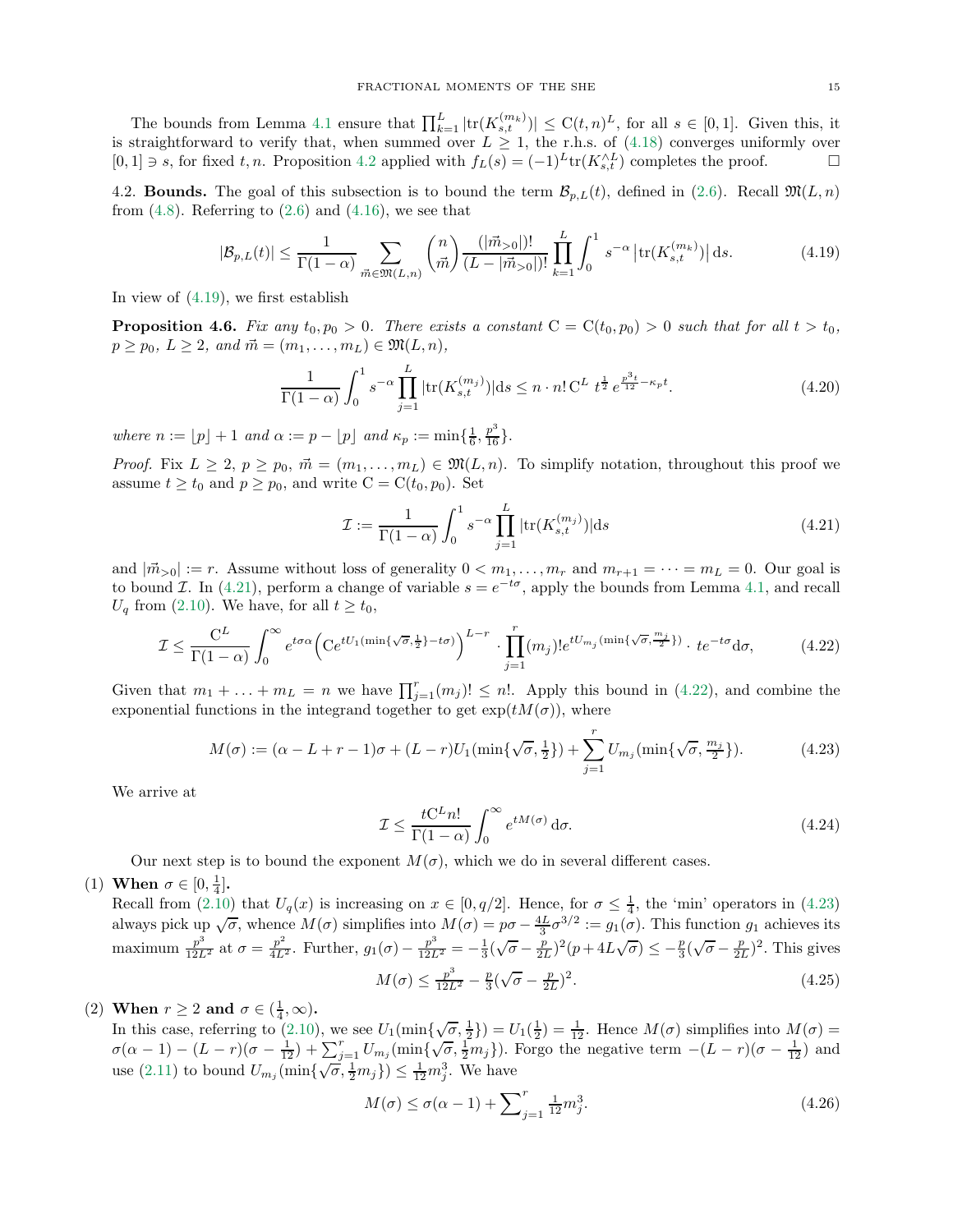Recall that  $m_1 + \ldots + m_r = n$ . The cubic sum in [\(4.26\)](#page-14-4) tends to be larger when mass concentrates on fewer m<sub>i</sub>'s. Under the current assumption  $r \geq 2$ , it is conceivable that the cubit sum is at most  $(n-1)^3 + 1^3$ . To prove this, write  $m_1^3 + \ldots + m_n^3 \le m_1^3 + (m_2 + \cdots + m_n)^3 = m_1^3 + (n - m_1)^3$ , and note that the last expression, as a function of  $m_1 \in [1, n-1]$ , reaches its maximum at  $m_1 = 1, (n-1)$ . Using this bound on the cubic sum we have

$$
M(\sigma) \le \sigma(\alpha - 1) + \frac{1}{12}((n - 1)^3 + 1). \tag{4.27}
$$

(3) When  $r = 1$  and  $\sigma \in (\frac{n^2}{4})$  $\frac{i^2}{4}, \infty$ ). Under current assumptions, using  $(2.11)$  we see that

<span id="page-15-2"></span><span id="page-15-1"></span><span id="page-15-0"></span>
$$
M(\sigma) = \sigma(\alpha - L) + \frac{n^3 + L - 1}{12}.
$$
\n(4.28)

(4) When  $r = 1, \sigma \in (\frac{1}{4}, \frac{n^2}{4})$  $\frac{p^2}{4}$ , and  $p > L$ . When  $r = 1$  and  $\sigma > \frac{1}{4}$ , the exponent  $M(\sigma)$  takes the form

$$
M(\sigma) = \sigma(\alpha - L) + \frac{1}{12}(L - 1) + U_n(\sqrt{\sigma}) = \sigma(n + \alpha - L) + \frac{1}{12}(L - 1) - \frac{4}{3}\sigma^{3/2} =: g_2(\sigma).
$$
 (4.29)

Differentiating in  $\sigma$  shows that  $g_2$  reaches its maximum  $\frac{1}{12}(p-L+1)^3 + \frac{1}{12}(L-1)$  at  $\sigma = (p-L+1)^2/4$ . Further  $g_2(\sigma) - \frac{(p-L+1)^3}{12} - \frac{L-1}{12} = -\frac{1}{3}(\sqrt{\sigma} - \frac{p-L+1}{2})^2(p-L+1+4\sqrt{\sigma})$ . Using the current assumption  $p > L$ to bound  $(p - L + 1 + 4\sqrt{\sigma}) \geq 1$  we get

$$
M(\sigma) \le \frac{(p-L+1)^3}{12} + \frac{L-1}{12} - \frac{1}{3}(\sqrt{\sigma} - \frac{p-L+1}{2})^2.
$$
 (4.30)

(5) When  $r = 1, \sigma \in (\frac{1}{4}, \frac{n^2}{4})$  $\frac{p-1}{4}$ , and  $p \leq L$ .

Here we also have the expression [\(4.29\)](#page-15-0) of  $M(\sigma)$ . Under the current assumption  $p \leq L$ . Differentiating in  $\sigma$ shows that  $g_2$  is decreasing on  $s \in (\frac{1}{4}, \frac{n^2}{4}]$ . Further  $g_2(\sigma) - g_2(\frac{1}{4}) = (p - L + 1)(\sigma - \frac{1}{4}) - \frac{4}{3}(\sigma^{3/2} - \frac{1}{8})$ . Use the shows that  $g_2$  is decreasing on  $3 \leq {(\frac{1}{4}, \frac{1}{4})}$ . Thence  $g_2(\sigma) = g_2(\frac{1}{4}) \leq {(\sigma - \frac{1}{4})}$ ,  $\frac{3}{8}$ ,  $\frac{8}{3}$ ,  $\frac{8}{3}$ ,  $\frac{8}{3}$ ,  $\frac{8}{3}$ ,  $\frac{8}{3}$ ,  $\frac{8}{3}$ ,  $\frac{8}{3}$ ,  $\frac{8}{3}$ ,  $\frac{8}{3}$ ,  $\frac{8}{3}$ ,  $-\frac{1}{3}(1+4\sqrt{\sigma})(\sqrt{\sigma}-\frac{1}{2})^2$ . Further bound  $-\frac{1}{3}(1+4\sqrt{\sigma})\leq 1$ . Together with  $g_2(\frac{1}{4})=\frac{3p-2L}{12}$ , we have

<span id="page-15-4"></span><span id="page-15-3"></span>
$$
M(\sigma) \le \frac{1}{12}(3p - 2L) - (\sqrt{\sigma} - \frac{1}{2})^2. \tag{4.31}
$$

Now, in each of the preceding case, use the respective bound [\(4.25\)](#page-14-5), [\(4.27\)](#page-15-1), [\(4.28\)](#page-15-2), [\(4.30\)](#page-15-3), or [\(4.31\)](#page-15-4) to bound the integral  $\int_A e^{tM(\sigma)} d\sigma$  on the relevant range A. For the resulting integral,

- (1) perform a change of variable  $\sqrt{\sigma} \mapsto u$ , which introduces a factor 2u; bound this factor by  $2 \cdot \frac{1}{2}$ , release the range of integration from  $u \in (0, \frac{1}{2})$  to  $u \in \mathbb{R}$ , and evaluate the resulting integral.
- (2) evaluate the resulting integral.
- (3) evaluate the resulting integral.
- (4) perform a change of variable  $\sqrt{\sigma} \mapsto u$ , which introduces a factor 2u; bound this factor by  $2u \leq n$ , release the range of integration from  $u \in (\frac{1}{2}, \frac{n}{2})$  to  $u \in \mathbb{R}$ , and evaluate the resulting integral.
- (5) perform a change of variable  $\sqrt{\sigma} \mapsto u + \frac{1}{2}$ , which introduces a factor  $2u + 1$ ; release the range of integration from  $u \in (0, \frac{n-1}{2})$  to  $u \in \mathbb{R}_{\geq 0}$ , and evaluate the resulting integral.

This gives the following bound on  $\int_A e^{tM(\sigma)} d\sigma$  on the relevant region A:

(1) 
$$
Cp^{-\frac{1}{2}}t^{-\frac{1}{2}}\exp(t\frac{p^3}{12L^2})
$$

<span id="page-15-5"></span>(2) 
$$
C t^{-1} (1 - \alpha)^{-1} \exp(t(\frac{(n-1)^3 + 1}{2}) - \frac{1 - \alpha}{4}))
$$

- <span id="page-15-6"></span>(3)  $C t^{-1} (L - \alpha)^{-1} \exp(t(\frac{(n^3 + L - 1)}{12}) - \frac{n^2 (L - \alpha)}{4}))$
- (4)  $C t^{-\frac{1}{2}} n \exp(\frac{t}{12}((p-L+1)^3 + (L-1)))$
- (5) C  $(t^{-1} + t^{-1/2}) \exp(\frac{t}{12}(3p 2L))$

Our goal is to have the exponent strictly less that  $t\frac{p^3}{12}$ .

(1) Since  $L \geq 2$  we have  $\frac{p^3}{12L^2} \leq \frac{p^3t}{12} - \frac{p^3}{16}$ .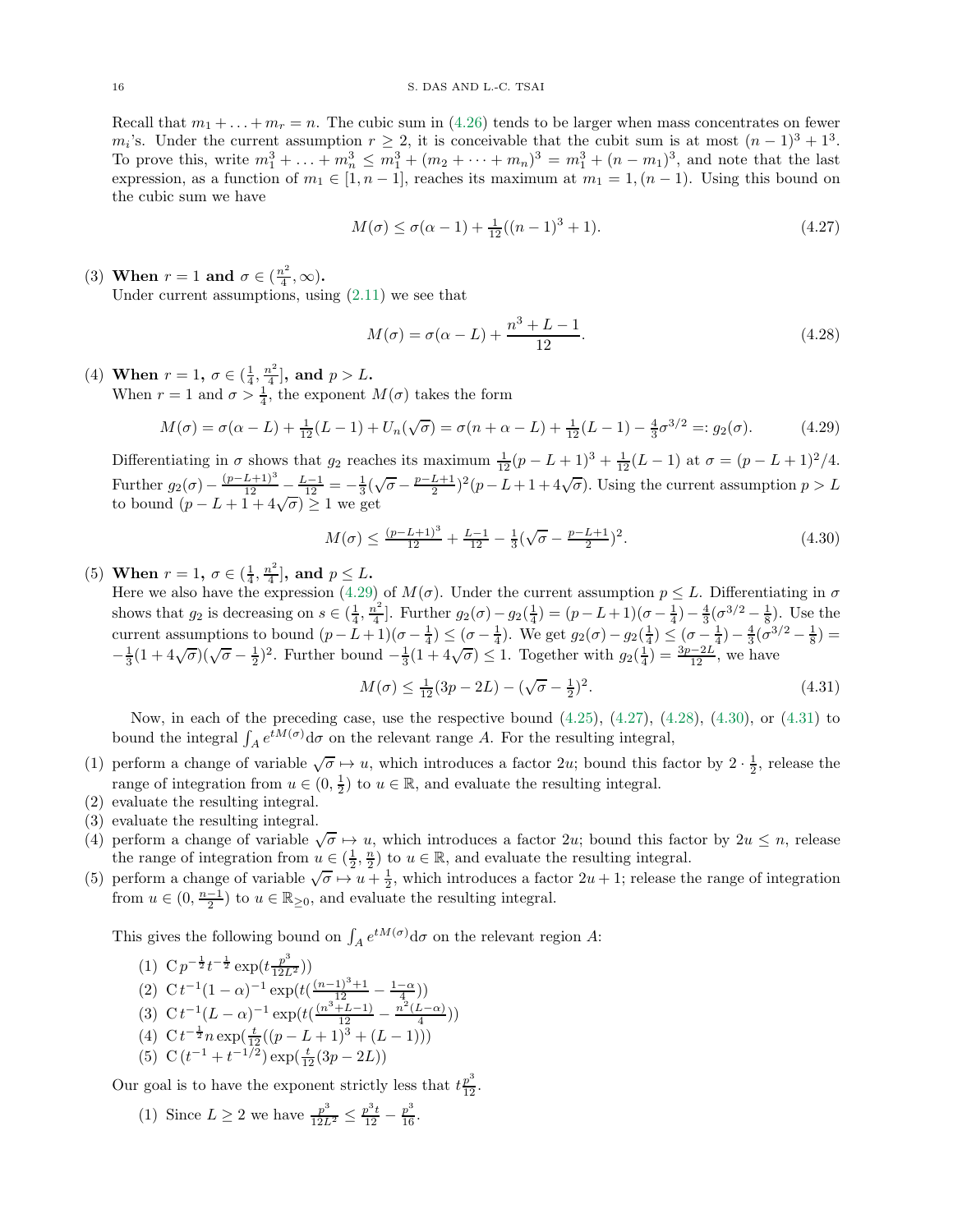(2) Under the current assumption  $r \geq 2$  forces  $n \geq 2$ , and  $p \geq 1$  and hence

$$
\frac{(n-1)^3+1}{12} - \frac{1-\alpha}{4} = \frac{p^3}{12} - \frac{(p(n-1)-1)\alpha}{4} - \frac{\alpha^3}{12} - \frac{1}{6} \le \frac{p^3}{12} - \frac{1}{6}.
$$

(3) The exponent in [\(3\)](#page-15-5) therein is decreasing in  $L$ . This gives

$$
\frac{n^3+L-1}{12} - \frac{n^2(L-\alpha)}{4} \le \frac{n^3+1}{12} - \frac{n^2(2-\alpha)}{4} = \frac{p^3}{12} - \frac{(1-\alpha)^2(p+2n)}{12} - \frac{3n^2-1}{12} \le \frac{p^3}{12} - \frac{1}{6}.
$$

- (4) View the exponent in [\(4\)](#page-15-6) as a function  $g_3(x) := \frac{1}{12}((p-x)^3 + x)$  of  $x := L 1$ . Under the relevant assumption  $p \ge L$  and  $2 \le L$ , differentiating  $g_3$  show that  $g_3$  is maximized at  $x = 1$ . This gives  $\frac{1}{12}((p - L + 1)^3 + (L - 1)) \le g_3(1) = \frac{1}{12}(p^3 - 3p^2 + 3p) \le \frac{1}{12}(p^3 - 6)$ .
- (5) Use  $L \ge 2$  to bound  $\frac{1}{12}(3p 2L) \le \frac{1}{12}(3p 4)$ . For  $p \ge 0$ , the last expression is always bounded by  $\frac{p^3}{12} - \frac{1}{6}$ , which gives  $\frac{1}{12}(3p - 2L) \le \frac{p^3}{12} - \frac{1}{6}$ .

Collect the preceding discussion and refer back to [\(4.24\)](#page-14-6). We arrive at

$$
\mathcal{I} \leq e^{\frac{p^3t}{12}} C^L \frac{n!}{\Gamma(1-\alpha)} \left( p^{-\frac{1}{2}} t^{\frac{1}{2}} e^{-\frac{p^3t}{16}} + \frac{e^{-\frac{t}{6}}}{(1-\alpha)} + e^{-\frac{t}{6}} + nt^{\frac{1}{2}} e^{-\frac{t}{2}} + (1+t^{\frac{1}{2}}) e^{-\frac{t}{6}} \right).
$$

Further apply the bounds  $p^{-\frac{1}{2}} \leq p_0^{-\frac{1}{2}} = \mathbb{C}$ ,  $\frac{1}{\Gamma(1-\alpha)} \leq \mathbb{C}$ , and  $\frac{1}{(1-\alpha)\Gamma(1-\alpha)} \leq \mathbb{C}$ , for all  $\alpha \in [0,1)$ . We conclude the desired result.  $\Box$ 

<span id="page-16-3"></span>**Proposition 4.7.** Fix any  $t_0, p_0 > 0$ . Recall  $\mathcal{B}_{p,L}(t)$  from [\(2.6\)](#page-5-3). There exists a constant  $C = C(t_0, p_0) > 0$ such that for all  $t > t_0$  and  $p \ge p_0$ ,

<span id="page-16-1"></span>
$$
\sum_{L\geq 2} |\mathcal{B}_{p,L}(t)| \leq n \cdot (n!)^2 (n!)^n t^{\frac{1}{2}} e^{\frac{p^3 t}{12} - \kappa_p t},\tag{4.32}
$$

where  $n := \lfloor p \rfloor + 1$  and  $\alpha := p - \lfloor p \rfloor$ , and  $\kappa_p := \min\{\frac{1}{6}, \frac{p^3}{16}\}.$ 

*Proof.* Multiply both sides of [\(4.16\)](#page-13-2) by  $s^{-\alpha}$ , integrate the result over  $s \in [0, 1]$ , and apply the bound [\(4.20\)](#page-14-7). We get, for  $C = C(t_0, p_0)$ ,

l.h.s. of (4.32) 
$$
\leq (n+1)!\, t^{\frac{1}{2}} e^{\frac{p^3 t}{12} - \kappa_p t} \sum_{L \geq 2} \sum_{\vec{m} \in \mathfrak{M}(L,n)} {n \choose \vec{m}} \frac{(|\vec{m}_{>0}|)! C^L}{(L - |\vec{m}_{>0}|)!}
$$

Within the last expression, use  $|\vec{m}_{>0}| \le n$  to bound  $\frac{(|\vec{m}_{>0}|)!}{(L-|\vec{m}_{>0}|)!} \le \frac{n!}{((L-n)_+)!}$ , and evaluate the sum  $\sum_{\vec{m}\in\mathfrak{M}(L,n)} {n \choose \vec{m}}$  $L^n$ . This gives

<span id="page-16-2"></span>l.h.s. of (4.32) 
$$
\leq n \cdot (n!)^2 t^{\frac{1}{2}} e^{\frac{p^3 t}{12} - \kappa_p t} \sum_{L \geq 2} \frac{L^n C^L}{((L - n)_+)!}.
$$
 (4.33)

In the sum in [\(4.33\)](#page-16-2), bound  $L^n \le (2n + (L-2n)_+)^n \le 2^n (2n)^n + 2^n ((L-2n)_+)^n$ , use  $\frac{((L-2n)_+)^n}{((L-n)_+)!} \le \frac{1}{((L-2n)_+)!}$ and evaluate the resulting series. The result shows that the sum in [\(4.33\)](#page-16-2) is bounded by  $(nC)^n$ . This completes the proof.  $\Box$ 

## 5. PROOF OF THEOREM [1.2](#page-2-0) AND THEOREM  $1.2(A)^*$

<span id="page-16-0"></span>We begin with the proof of Theorem  $1.2(a)^*$ . Lemma [4.4](#page-12-0) justifies the passing of derivatives in [\(2.4\)](#page-5-4). Recall the definition of  $\widetilde{\mathcal{A}}_p(t)$ ,  $\mathcal{B}_{p,L}(t)$ ,  $L \geq 2$ , and  $\mathcal{B}_{p,1}(t)$  from in [\(2.5\)](#page-5-2), [\(2.6\)](#page-5-3), and [\(2.2\)](#page-5-5), we have  $\mathbf{E}[(\mathcal{Z}(2t,0)e^{\frac{t}{12}})^p] =$  $\widetilde{\mathcal{A}}_p(t) + \sum_{L\geq 1} \mathcal{B}_{p,L}(t)$ . Further, recall from [\(3.9\)](#page-9-6) that  $\widetilde{\mathcal{A}}_p(t) = \mathcal{A}_p(t) - \widehat{\mathcal{A}}_p(t)$ , so

$$
\mathbf{E}\big[ (\mathcal{Z}(2t,0)e^{\frac{t}{12}})^p \big] = \mathcal{A}_p(t) - \widehat{\mathcal{A}}_p(t) + \sum_{L \ge 1} \mathcal{B}_{p,L}(t).
$$

Given the bound [\(2.3\)](#page-5-1) and the bounds from Propositions [3.2](#page-10-10) and [4.7,](#page-16-3) Theorem [1.2\(a\)\\*](#page-3-1) now follows for  $\mathcal{B}_p(t) := -\widehat{\mathcal{A}}_p(t) + \sum_{L \geq 1} \mathcal{B}_{p,L}(t).$ 

Next, Theorem  $1.2(\overline{a})$  $1.2(\overline{a})$  follows immediately from Theorem  $1.2(a)^*$  $1.2(a)^*$  $1.2(a)^*$ . It now remains only to show Theorem [1.2](#page-2-0)[\(b\).](#page-2-2) We will establish the large deviation upper and lower bound separately. To simplify notation set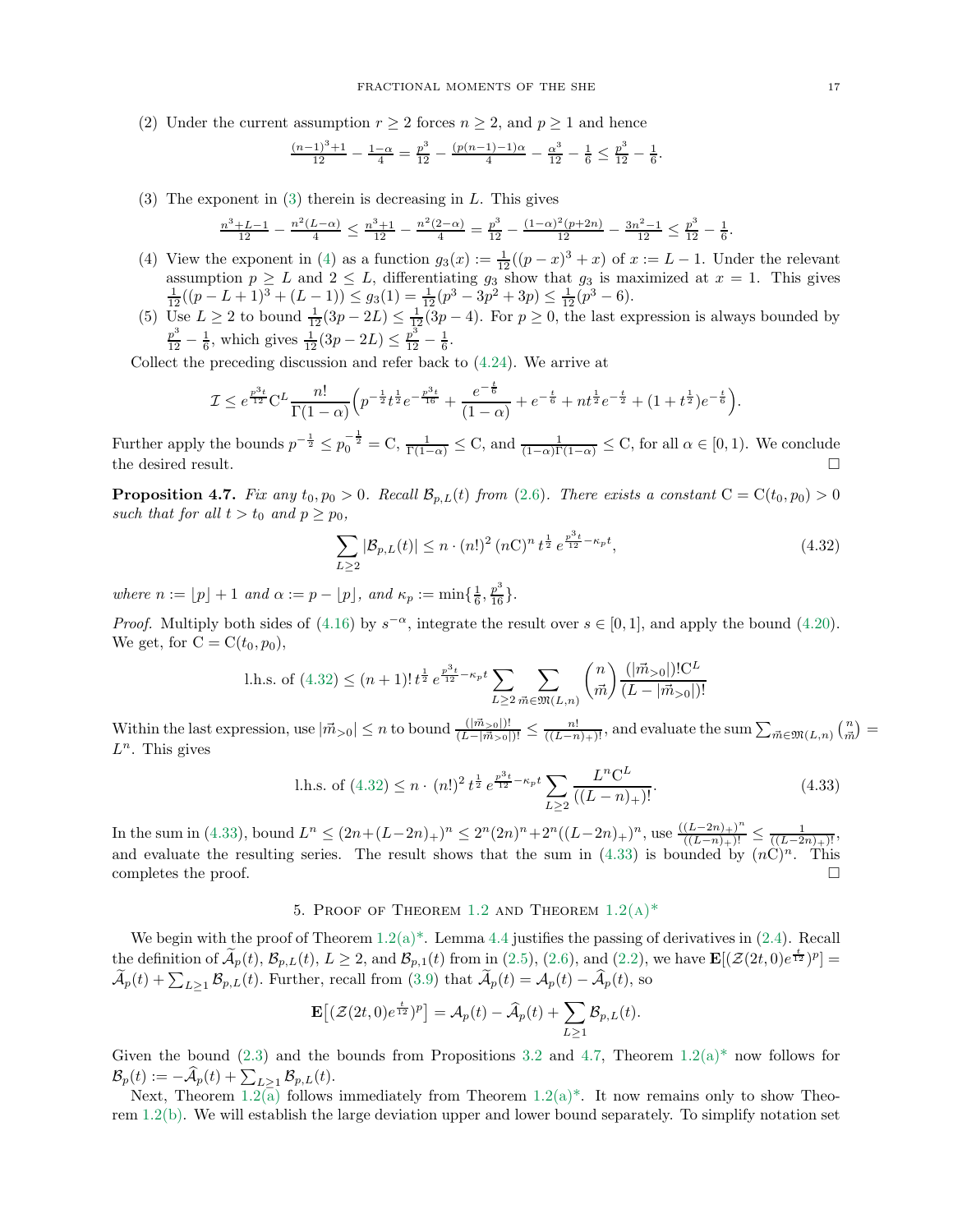$V_t := \mathcal{H}(2t, 0) + \frac{t}{12}$ . Fix  $y > 0$ . Markov's inequality gives  $\mathbf{P}[V_t \geq ty] \leq e^{-py} \mathbf{E}[e^{pV_t}]$ . Apply Theorem [1.2](#page-2-0)[\(a\),](#page-2-1) take logarithm, and divide by t. We obtain, for all  $p > 0$ ,

$$
\limsup_{t \to \infty} \frac{1}{t} \log \mathbf{P} \left[ V_t \ge ty \right] \le -py + \frac{1}{12} p^3. \tag{5.1}
$$

<span id="page-17-13"></span><span id="page-17-12"></span><span id="page-17-11"></span><span id="page-17-10"></span>.

Minimizing the right side of  $(5.1)$  over  $p > 0$ , we obtain the desired large deviation upper bound

$$
\limsup_{t \to \infty} \frac{1}{t} \log \mathbf{P}[V_t \ge ty] \le -\frac{4}{3} y^{3/2}
$$

For lower bound we employ the standard change-of-measure argument and utilize the strict convexity of the function  $\frac{1}{2}p^3$ ,  $p > 0$ . Fix  $\varepsilon > 0$ , set  $q_* := 2(y + \varepsilon)^{1/2}$ , and let  $\widetilde{V}_t$  denote the random variable with the tilted law  $\mathbf{P}[\tilde{V}_t \in A] = \frac{1}{\mathbf{E}[e^{q_* V_t}]} \mathbf{E}[e^{q_* V_t} \mathbf{1}_{\{A\}}(V_t)].$  We write

$$
\mathbf{P}[V_t \ge ty] = \mathbf{E}[e^{-q_*\widetilde{V}_t}\mathbf{1}_{\{\widetilde{V}_t \ge ty\}}] \cdot \mathbf{E}[e^{q_*V_t}] \ge e^{-tq_*(y+2\varepsilon)} \mathbf{E}[e^{q_*V_t}]\mathbf{P}[\widetilde{V}_t \in [ty, t(y+2\varepsilon)]].
$$
(5.2)

Our goal is to show that  $\lim_{t\to\infty} P[\widetilde{V}_t \in [ty, t(y+2\varepsilon)]] = 1$ . To this end, for  $\lambda \in (0, q_*)$  bound the complement probability by Markov's inequality as

$$
\mathbf{P}\big[\widetilde{V}_t < ty\big] \le e^{\lambda ty} \mathbf{E}[e^{-\lambda \widetilde{V}_t}] = e^{\lambda ty} \frac{\mathbf{E}[e^{(q_*-\lambda)V_t}]}{\mathbf{E}[e^{q_*V_t}]},
$$
\n
$$
\mathbf{P}\big[\widetilde{V}_t > t(y+2\varepsilon)\big] \le e^{-\lambda t(y+2\varepsilon)} \mathbf{E}[e^{\lambda \widetilde{V}_t}] = e^{-\lambda t(y+2\varepsilon)} \frac{\mathbf{E}[e^{(q_*+\lambda)V_t}]}{\mathbf{E}[e^{q_*V_t}]}.
$$

Take log, divide the result by  $t$ , and apply Theorem [1.2](#page-2-0)[\(a\).](#page-2-1) We obtain

$$
\limsup_{t \to \infty} \frac{1}{t} \log \mathbf{P} \left[ \tilde{V}_t < ty \right] \leq y\lambda + \frac{1}{12} (q_* - \lambda)^3 - \frac{1}{12} q_*^3,\tag{5.3}
$$

$$
\limsup_{t \to \infty} \frac{1}{t} \log \mathbf{P} \left[ \tilde{V}_t > t(y + 2\varepsilon) \right] \le -(y + 2\varepsilon)\lambda + \frac{1}{12}(q_* + \lambda)^3 - \frac{1}{12}q_*^3. \tag{5.4}
$$

Now, view the r.h.s. of [\(5.3\)](#page-17-11) and [\(5.4\)](#page-17-12) as functions of  $\lambda \in (-q_*, q_*)$ . It is readily checked that these functions are strictly convex, zero at  $\lambda = 0$ , and has negative derivative at  $\lambda = 0$ . Hence there exists a small enough  $\lambda_* = \lambda_*(\varepsilon, y) > 0$  such that the r.h.s. of [\(5.3\)](#page-17-11) and [\(5.4\)](#page-17-12) are negative for  $\lambda = \lambda_*$ . This gives  $\lim_{t\to\infty} \mathbf{P}[\tilde{V}_t \in [ty, t(y+2\varepsilon)]] = 1$ . Use this in [\(5.2\)](#page-17-13), take log, divide the result by t, and apply Theorem [1.2](#page-2-0)[\(a\)](#page-2-1) to get

$$
\liminf_{t \to \infty} \frac{1}{t} \log \mathbf{P}[V_t \ge ty] \ge -q_*(y+2\varepsilon) + \frac{1}{12}q_*^3 = -\frac{4}{3}(y+\varepsilon)^{3/2} - 2\varepsilon (y+\varepsilon)^{1/2}.
$$

Since  $\varepsilon > 0$  was arbitrary, sending  $\varepsilon \to 0$  gives the desired large deviation lower bound.

## **REFERENCES**

- <span id="page-17-3"></span>[1] G. Amir, I. Corwin, and J. Quastel. Probability distribution of the free energy of the continuum directed random polymer in 1+ 1 dimensions. *Comm. Pure Appl. Math.*, 64(4):466–537, 2011.
- <span id="page-17-7"></span>[2] J. Baik, P. Deift, and K. Johansson. On the distribution of the length of the longest increasing subsequence of random permutations. *Journal of the American Mathematical Society*, 12(4):1119–1178, 1999.
- <span id="page-17-4"></span>[3] I. Ben-Ari. Large deviations for partition functions of directed polymers in an IID field. In *Annales de l'IHP Probabilités et statistiques*, volume 45, pages 770–792, 2009.
- <span id="page-17-0"></span>[4] L. Bertini and N. Cancrini. The stochastic heat equation: Feynman–Kac formula and intermittence. *J. Stat. Phys.*, 78(5- 6):1377–1401, 1995.
- <span id="page-17-1"></span>[5] L. Bertini and G. Giacomin. Stochastic Burgers and KPZ equations from particle systems. *Commun. Math. Phys.*, 183(3):571–607, 1997.
- <span id="page-17-8"></span>[6] A. Borodin, I. Corwin, and P. Ferrari. Free energy fluctuations for directed polymers in random media in 1+ 1 dimension. *Comm Pure Appl Math*, 67(7):1129–1214, 2014.
- <span id="page-17-9"></span>[7] C. Brislawn. Traceable integral kernels on countably generated measure spaces. *Pacific Journal of Mathematics*, 150(2):229– 240, 1991.
- <span id="page-17-6"></span>[8] M. Cafasso and T. Claeys. A Riemann-Hilbert approach to the lower tail of the KPZ equation. *arXiv preprint arXiv:1910.02493*, 2019.
- <span id="page-17-2"></span>[9] P. Calabrese, P. Le Doussal, and A. Rosso. Free-energy distribution of the directed polymer at high temperature. *EPL (Europhysics Letters)*, 90(2):20002, 2010.
- <span id="page-17-5"></span>[10] S. Cerrai and A. Debussche. Large deviations for the two-dimensional stochastic Navier–Stokes equation with vanishing noise correlation. In *Annales de l'Institut Henri Poincaré, Probabilités et Statistiques*, volume 55, pages 211–236. Institut Henri Poincaré, 2019.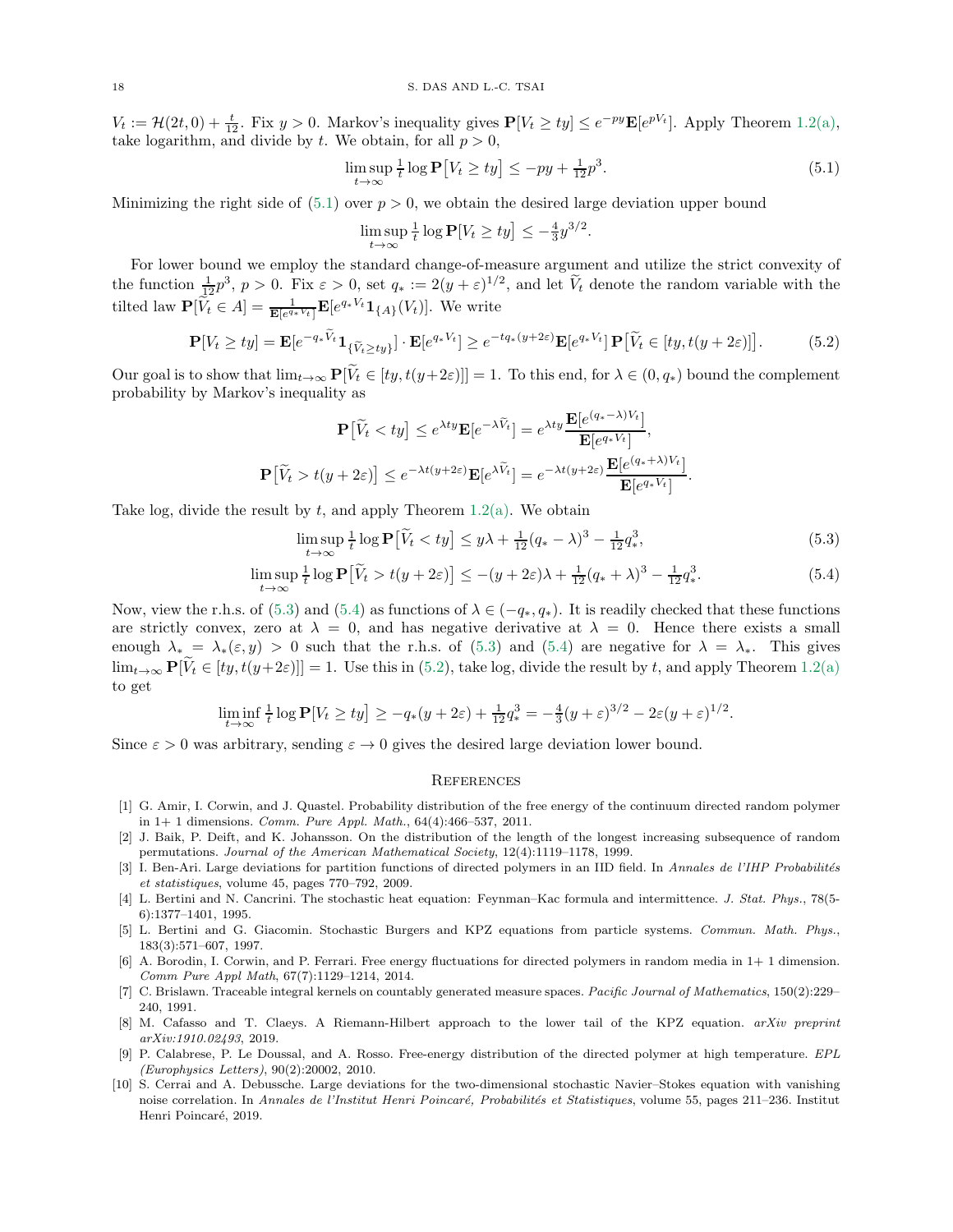- <span id="page-18-26"></span><span id="page-18-6"></span>[11] A. Chandra and H. Weber. Stochastic pdes, regularity structures, and interacting particle systems. In *Annales de la facult´e des sciences de Toulouse Math´ematiques*, volume 26, pages 847–909, 2017.
- [12] L. Chen and R. C. Dalang. Moments and growth indices for the nonlinear stochastic heat equation with rough initial conditions. *Ann. Probab.*, 43(6):3006–3051, 2015.
- <span id="page-18-29"></span>[13] L. Chen, Y. Hu, and D. Nualart. Regularity and strict positivity of densities for the nonlinear stochastic heat equation. *to appear in Memoirs of AMS. arXiv:1611.03909*, 2016.
- <span id="page-18-37"></span><span id="page-18-27"></span>[14] X. Chen. Precise intermittency for the parabolic anderson equation with an  $(1 + 1)$ -dimensional time–space white noise. In *Annales de l'IHP Probabilités et statistiques*, volume 51, pages 1486-1499, 2015.
- [15] F. Ciech and N. Georgiou. A large deviation principle for last passage times in an asymmetric Bernoulli potential. *arXiv:1810.11377*, 2018.
- <span id="page-18-2"></span>[16] F. Comets. Directed polymers in random environments. In *Lecture notes for a workshop on Random Interfaces and Directed Polymers, Leipzig*. Springer, 2005.
- <span id="page-18-25"></span>[17] D. Conus, M. Joseph, and D. Khoshnevisan. On the chaotic character of the stochastic heat equation, before the onset of intermitttency. *Ann. Probab.*, 41(3B):2225–2260, 2013.
- <span id="page-18-31"></span><span id="page-18-5"></span>[18] I. Corwin. The Kardar–Parisi–Zhang equation and universality class. *Random Matrices: Theory Appl.*, 1(01):1130001, 2012.
- <span id="page-18-22"></span>[19] I. Corwin and P. Ghosal. KPZ equation tails for general initial data. *arXiv:1810.07129*, 2018.
- <span id="page-18-21"></span>[20] I. Corwin and P. Ghosal. Lower tail of the KPZ equation. *arXiv:1802.03273*, 2018.
- [21] I. Corwin, P. Ghosal, A. Krajenbrink, P. Le Doussal, and L.-C. Tsai. Coulomb-gas electrostatics controls large fluctuations of the Kardar–Parisi–Zhang equation. *Phys. Rev. Lett.*, 121(6):060201, 2018.
- <span id="page-18-30"></span><span id="page-18-7"></span>[22] I. Corwin and J. Quastel. Crossover distributions at the edge of the rarefaction fan. *Ann. Probab.*, 41(3A):1243–1314, 2013.
- <span id="page-18-34"></span>[23] I. Corwin and H. Shen. Some recent progress in singular stochastic PDEs. *arXiv:1904.00334*, 2019.
- [24] J.-D. Deuschel and O. Zeitouni. On increasing subsequences of iid samples. *Combinatorics, Probability and Computing*, 8(3):247–263, 1999.
- <span id="page-18-15"></span>[25] V. Dotsenko. Bethe ansatz derivation of the tracy-widom distribution for one-dimensional directed polymers. *EPL (Europhysics Letters)*, 90(2):20003, 2010.
- <span id="page-18-39"></span><span id="page-18-4"></span>[26] E. Emrah and C. Janjigian. Large deviations for some corner growth models with inhomogeneity. *arXiv:1509.02234*, 2015.
- <span id="page-18-8"></span>[27] P. L. Ferrari and H. Spohn. Random growth models. *arXiv:1003.0881*, 2010.
- <span id="page-18-24"></span>[28] G. R. M. Flores. On the (strict) positivity of solutions of the stochastic heat equation. *Ann Probab*, 42(4):1635–1643, 2014.
- [29] J. Gärtner, W. König, and S. Molchanov. Geometric characterization of intermittency in the parabolic anderson model. *The Annals of Probability*, 35(2):439–499, 2007.
- <span id="page-18-23"></span>[30] J. Gärtner and S. A. Molchanov. Parabolic problems for the anderson model. *Communications in mathematical physics*, 132(3):613–655, 1990.
- <span id="page-18-35"></span>[31] N. Georgiou and T. Seppäläinen. Large deviation rate functions for the partition function in a log-gamma distributed random potential. *Ann. Probab.*, 41(6):4248–4286, 2013.
- <span id="page-18-13"></span>[32] P. Gonçalves and M. Jara. Nonlinear fluctuations of weakly asymmetric interacting particle systems. Arch. Ration. Mech. *Anal.*, 212(2):597–644, 2014.
- <span id="page-18-11"></span>[33] M. Gubinelli, P. Imkeller, and N. Perkowski. Paracontrolled distributions and singular PDEs. In *Forum of Mathematics, Pi*, volume 3. Cambridge University Press, 2015.
- <span id="page-18-14"></span><span id="page-18-12"></span>[34] M. Gubinelli and N. Perkowski. KPZ reloaded. *Commun. Math. Phys.*, 349(1):165–269, 2017.
- <span id="page-18-9"></span>[35] M. Gubinelli and N. Perkowski. Energy solutions of KPZ are unique. *J. Amer. Math. Soc.*, 31(2):427–471, 2018.
- <span id="page-18-10"></span>[36] M. Hairer. Solving the KPZ equation. *Annals of Mathematics*, pages 559–664, 2013.
- <span id="page-18-20"></span>[37] M. Hairer. A theory of regularity structures. *Invent Math.*, 198(2):269–504, 2014.
- [38] M. Hairer and H. Weber. Large deviations for white-noise driven, nonlinear stochastic PDEs in two and three dimensions. In *Annales de la Facult´e des sciences de Toulouse: Math´ematiques*, volume 24, pages 55–92, 2015.
- <span id="page-18-36"></span><span id="page-18-1"></span>[39] D. A. Huse, C. L. Henley, and D. S. Fisher. Huse, Henley, and Fisher respond. *Phys. Rev. Lett.*, 55(26):2924, 1985.
- <span id="page-18-38"></span>[40] C. Janjigian. Large deviations of the free energy in the OConnell–Yor polymer. *J. Stat. Phys.*, 160(4):1054–1080, 2015.
- <span id="page-18-0"></span>[41] C. Janjigian. Upper tail large deviations in Brownian directed percolation. *Electron. Commun. Probab.*, 24, 2019.
- [42] A. Kamenev, B. Meerson, and P. V. Sasorov. Short-time height distribution in the one-dimensional Kardar–Parisi–Zhang equation: Starting from a parabola. *Physical Review E*, 94(3):032108, 2016.
- <span id="page-18-32"></span>[43] M. Kardar. Replica Bethe ansatz studies of two-dimensional interfaces with quenched random impurities. *Nucl. Phys. B*, 290:582–602, 1987.
- <span id="page-18-28"></span><span id="page-18-3"></span>[44] M. Kardar, G. Parisi, and Y.-C. Zhang. Dynamic scaling of growing interfaces. *Phys. Rev. Lett.*, 56(9):889, 1986.
- [45] D. Khoshnevisan, K. Kim, and Y. Xiao. Intermittency and multifractality: A case study via parabolic stochastic pdes. *Ann. Probab.*, 45(6A):3697–3751, 2017.
- <span id="page-18-33"></span><span id="page-18-16"></span>[46] J. H. Kim. On increasing subsequences of random permutations. *Journal of combinatorial theory, Series A*, 76(1):148–155, 1996.
- [47] I. Kolokolov and S. Korshunov. Optimal fluctuation approach to a directed polymer in a random medium. *Physical Review B*, 75(14):140201, 2007.
- <span id="page-18-17"></span>[48] I. Kolokolov and S. Korshunov. Explicit solution of the optimal fluctuation problem for an elastic string in a random medium. *Physical Review E*, 80(3):031107, 2009.
- <span id="page-18-18"></span>[49] A. Krajenbrink and P. Le Doussal. Exact short-time height distribution in the one-dimensional Kardar–Parisi–Zhang equation with Brownian initial condition. *Physical Review E*, 96(2):020102, 2017.
- <span id="page-18-19"></span>[50] A. Krajenbrink and P. Le Doussal. Simple derivation of the (–λ h) 5/2 tail for the 1D KPZ equation. *J. Stat. Mech. Theory Exp.*, 2018(6):063210, 2018.